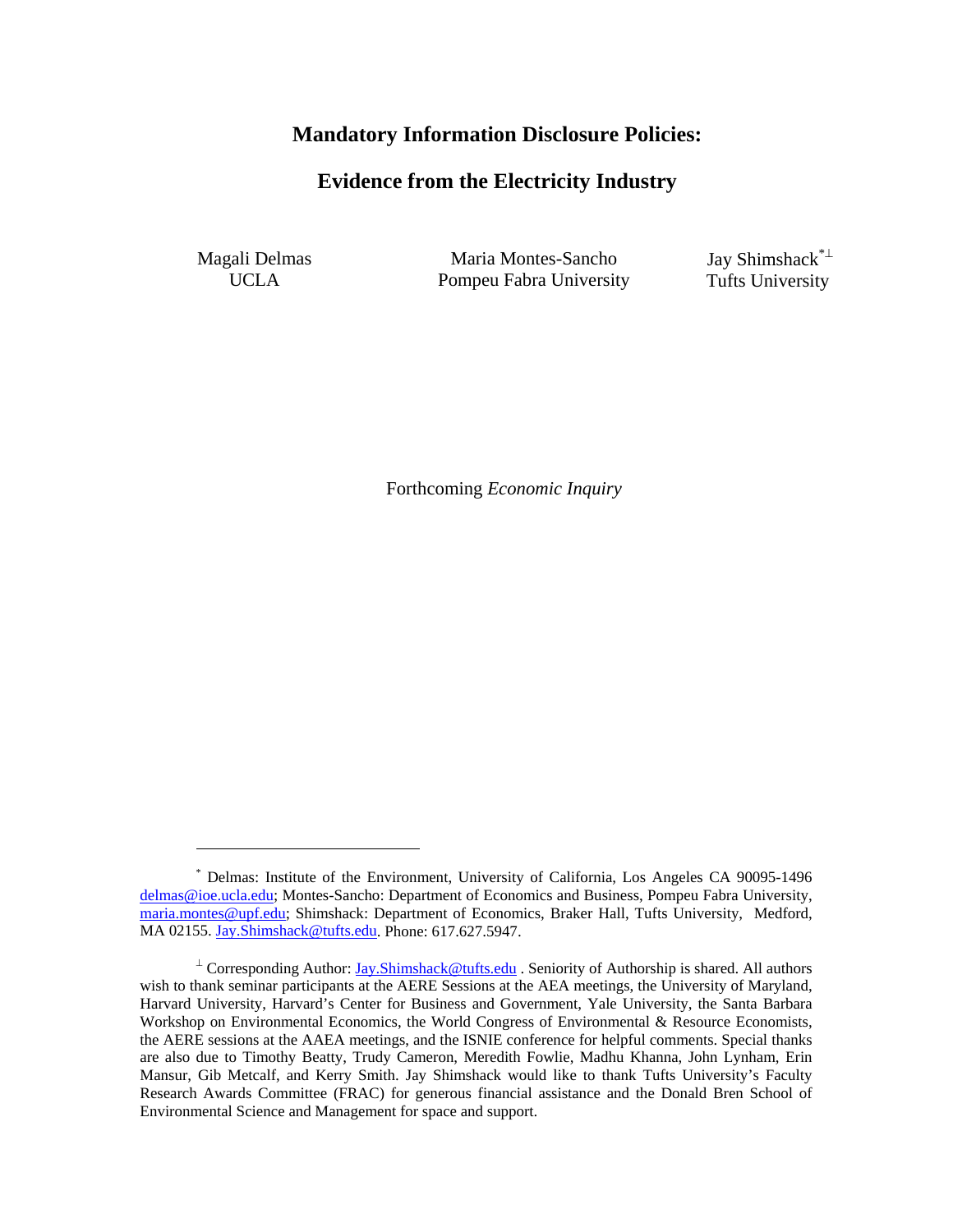#### Information Disclosure Policies: Evidence from the Electricity Industry

While theory suggests that information programs may correct market failures and improve welfare, the empirical impacts of these programs remain undetermined. We show that mandatory disclosure programs in the electricity industry achieve stated policy goals. We find that the proportion of fossil fuels decreases and the proportion of clean fuels increases in response to disclosure programs. However, the programs may produce unintended consequences. For example, programs may make "clean" firms cleaner while leaving "dirty" firms relatively unchanged. If the marginal benefits of pollution abatement are larger at dirty firms than at clean firms, disclosure programs may induce inefficient abatement allocations.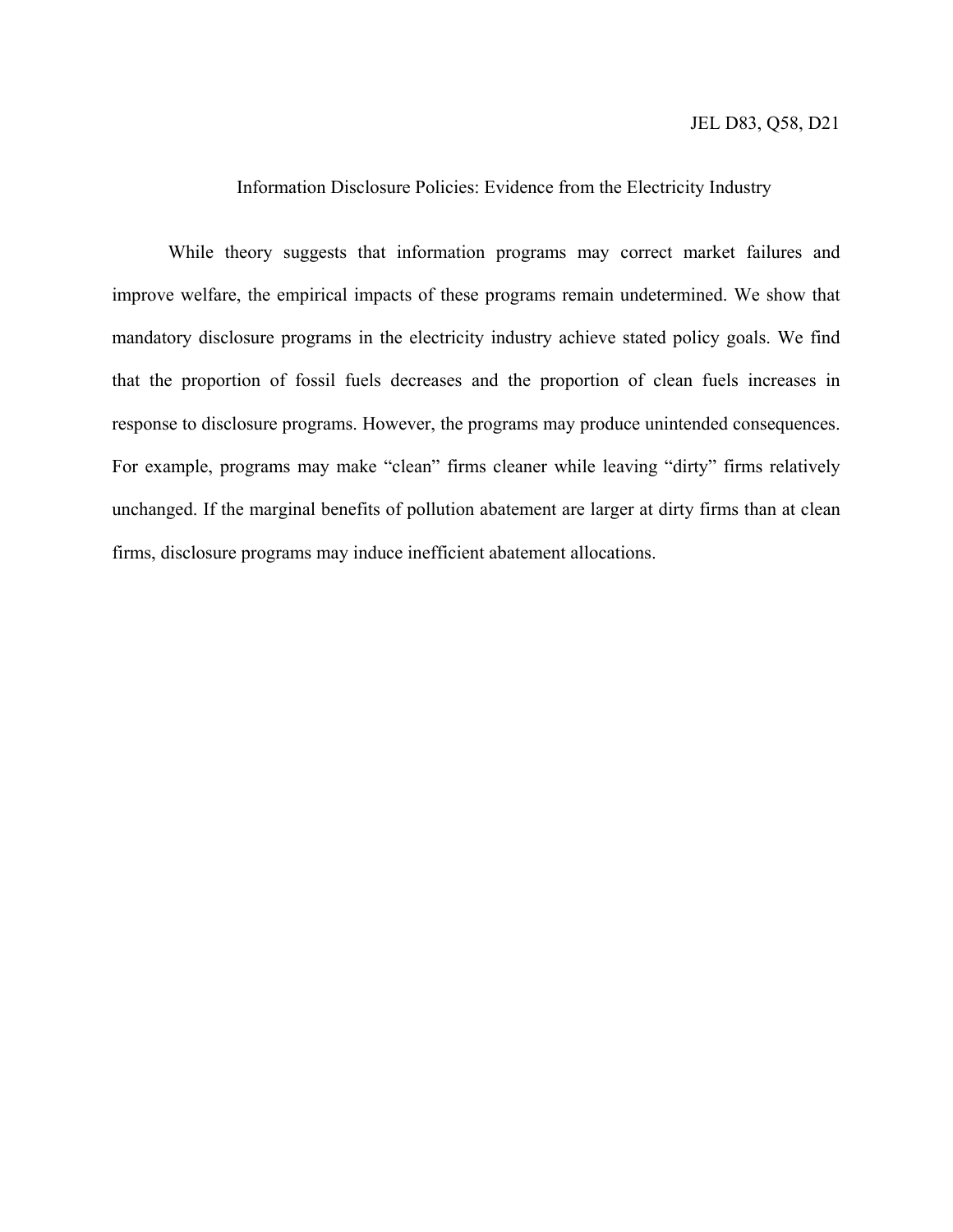#### I. INTRODUCTION

Developed nations' environmental policies have evolved substantially in the last several decades. Early pollution control programs involved command and control approaches. Policies then frequently included pollution charges, tradable permits, and other market based instruments. Most recently, a "third wave" of environmental policy has emerged that emphasizes information provision as an integral part of the risk mitigation strategy. Here, government regulation is replaced or augmented by publicly provided information presumed to assist more cost effective private market and legal forces. Common examples include the toxics release inventory, lead paint disclosures, drinking water quality notices, and eco-labels. The empirical effects of such programs, however, remain largely undetermined. This paper examines the impact of a prominent mandatory disclosure program on the fuel mix percentages of large electric utility corporations.

The prominence of mandatory information policies is not restricted to environmental arenas. For example, OECD countries' equity markets generally require firm-level financial information provision. In many countries, agricultural goods require country of origin and other health labels. Restaurants are increasingly required to display hygiene grade cards. Domestic colleges and universities are required by law to inform current and prospective students of crime statistics, equity data, and performance metrics. Even significant medical errors must now be disclosed to the community.

There are several potential advantages of information provision policies, and theory suggests that disclosure programs may effectively achieve their goals. Healy and Palepu (2001) provided a survey of the evidence in capital markets. Brouhle and Khanna (2007) demonstrated that information provision can improve product quality. In the environmental area, Kennedy et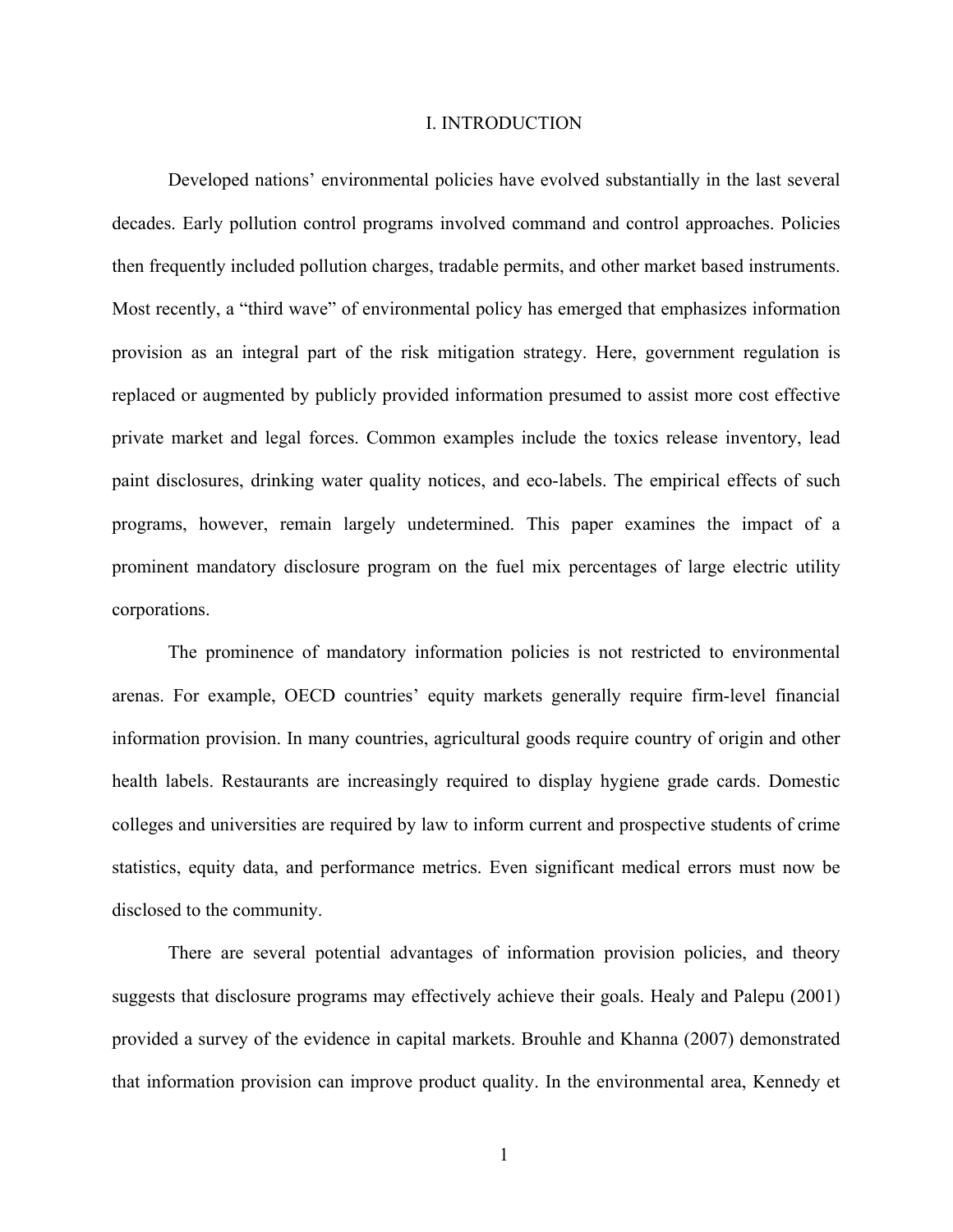al. (1994), Arora and Gangopadhyay (1999), Maxwell et al. (2000), Kirchoff (2000), and Khanna (2001) showed that the provision of information about pollution may correct a market failure, improve performance, and enhance welfare.

Despite the literature's theoretical findings, the empirical effects of disclosure programs remain inconclusive. Early studies of securities regulation found mixed results. See Stigler (1964), Robbins and Werner (1964), and Benston (1973). A more recent literature suggested that disclosure programs in financial markets can achieve their desired effects; La Porta et al. (2006) and Greenstone et al. (2006) found that both market size and market returns were positively influenced by mandatory disclosure programs. In product quality settings, Chipty and Witte (1998) established that resource and referral agencies significantly influenced child care prices, but had no impact on the quality of care. In contrast, Jin and Leslie (2003) found that mandatory hygiene grade cards positively affected restaurant quality and health outcomes.

Studies of environmental performance yielded similarly mixed results. Desvousges, Smith, and Rink (1992) found that information-based programs influenced attitudes favorable to radon testing, but testing itself only increased when mass media dissemination was coupled with community-based implementation programs. Konar and Cohen (1997) and Khanna et al. (1998) found that stock movements associated with Toxic Release Inventory (TRI) announcements led to increased abatement and reduced emissions. However, Bui (2005) found that the declines in emissions after TRI reporting events may have been attributable to regulation rather than investor pressure. Bennear and Olmstead (2006) found that drinking water quality notices lowered violations for some systems, but not others.

This paper is the first empirical economic study of the impacts of mandatory information provision in the electric utility industry. The disclosure programs considered here differ

2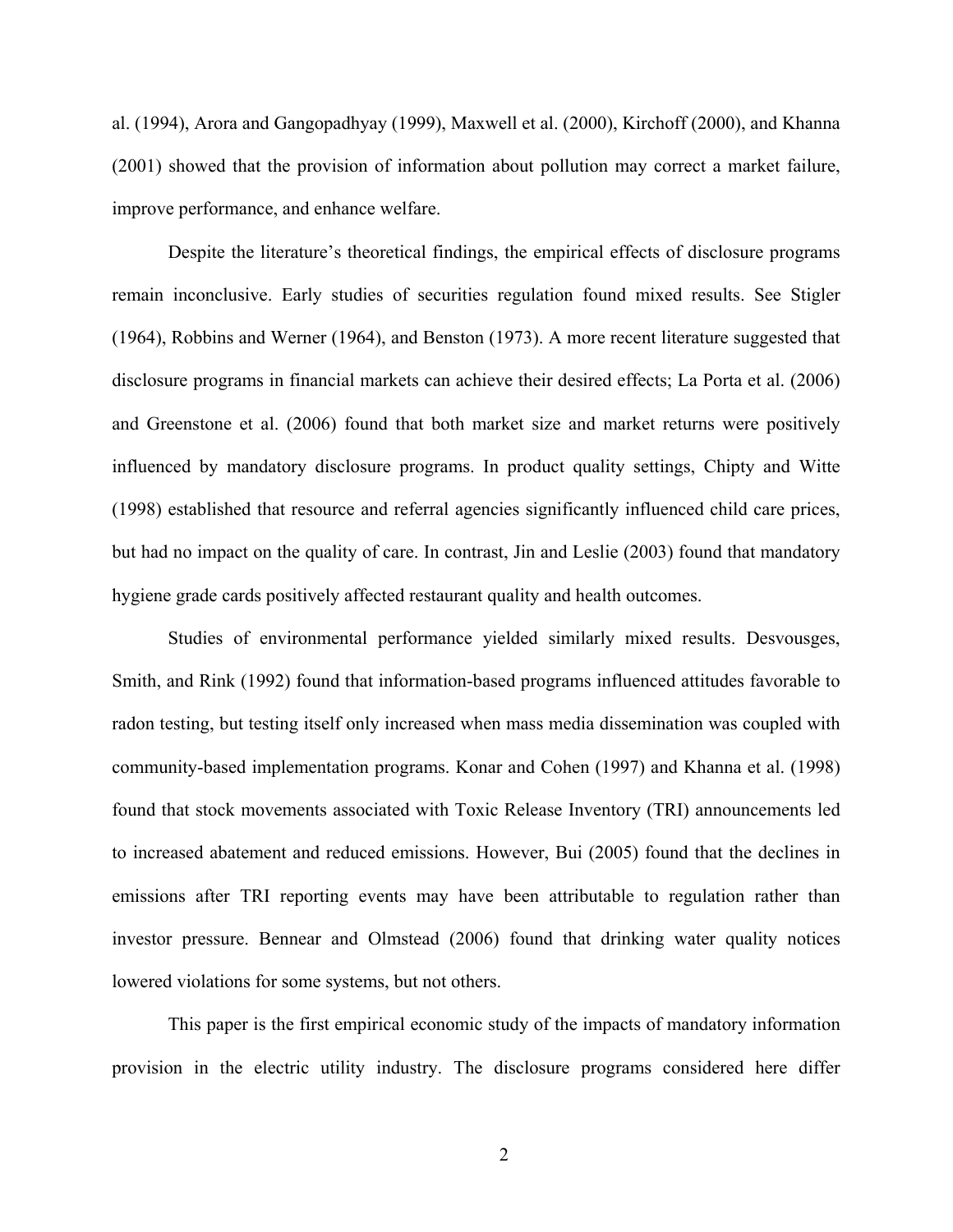significantly from the TRI information programs examined previously. Notably, TRI information is not directly provided to stakeholders. Further, TRI information frequently requires expertise to process and interpret. These distinctions are important, as the broader literature on information policies suggests that transparency programs are most likely to achieve issuing agency goals when disseminated information is simple, understandable, standardized, actionable, and designed to directly benefit at least some of the disclosers themselves (Weil *et al.* 2006).

Environmental disclosure programs in electricity markets are a promising area of exploration for the efficacy of information policies for several reasons. First, electricity is a homogeneous commodity. From a consumption point of view, there are no differences in the characteristics of green or brown electricity. Therefore, this setting may allow us to more directly attribute program-induced changes to agent preferences. This is not true in much of the broader literature. For example, if eco- or organic- labeled products gain market share, it is difficult to establish whether consumers are expressing preferences for environmental improvement or whether consumers perceive other differences in product quality (like health, safety, and taste). Second, electric utilities are among the leading polluters in the United States. For example, about 40 percent of domestic  $CO<sub>2</sub>$  and 67 percent of domestic  $SO<sub>2</sub>$  emissions are attributable to electricity generation. Third, electric disclosure programs exhibit a number of features desirable for econometric identification. For example, the programs were adopted at the state-level and progressively introduced over time, so all firms were not impacted uniformly.

To what extent did mandatory disclosure laws affect fuel mix outcomes in the electric utility industry? We address this question by examining monthly firm-level fuel mix and program data from 145 of the largest investor-owned electric utility companies for the period 1995-2003. We first analyze how firms' fuel mix percentages respond to mandatory disclosure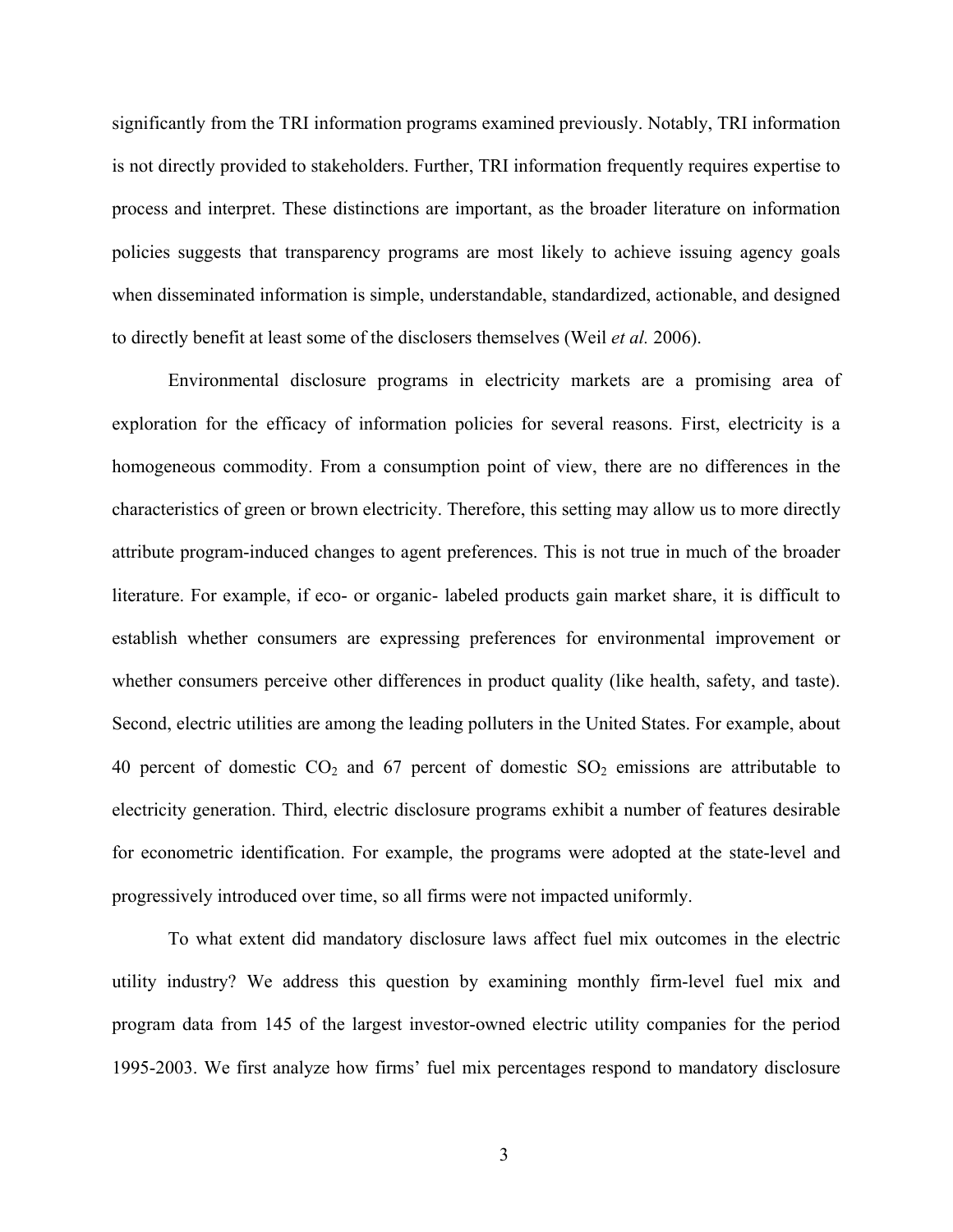programs. We prevent bias from potential statistical endogeneity using fixed effects and instrumental variables. We then explore the detected response in more detail. We use Ordinary Least Squares (OLS) and Instrument Variable (IV) interaction models to explore the effect of customer composition on disclosure responses and standard and IV quantile regressions to examine how the entire fuel mix distribution shifts.

We find three main results. First, *mandatory disclosure programs affect fuel-mix outcomes*. We find that the average proportion of fuel usage attributable to fossil fuels significantly decreases and the average proportion of fuel usage attributable to clean fuels significantly increases in response to disclosure programs in the electric utility industry. Second, *customer composition significantly impacts disclosure response.* We find that firms' clean fuel program responses become considerably stronger (more positive) as the firm proportionately serves more residential customers. Firms' fossil fuel program responses become weaker (less negative) as they proportionately serve more residential customers. In other words, as firms proportionately serve more residential consumers, any nuclear program responses become weaker (less positive). Third, *pre-existing fuel mix significantly impacts disclosure program response*. Our results suggest that firms that already use substantial amounts of clean fuels most significantly increase clean fuel percentages in response to disclosure programs. Similarly, firms that already use relatively small amounts of fossil fuels most significantly decrease fossil fuel usage in response to disclosure programs.

## II. THE ELECTRIC UTILITY INDUSTRY

#### Fuel Mix

In 2004, domestic electricity generation totaled 3,953,407 gigawatt hours. Of total generation, 50 percent was attributable to coal, 18 percent was attributable to gas, and 3 percent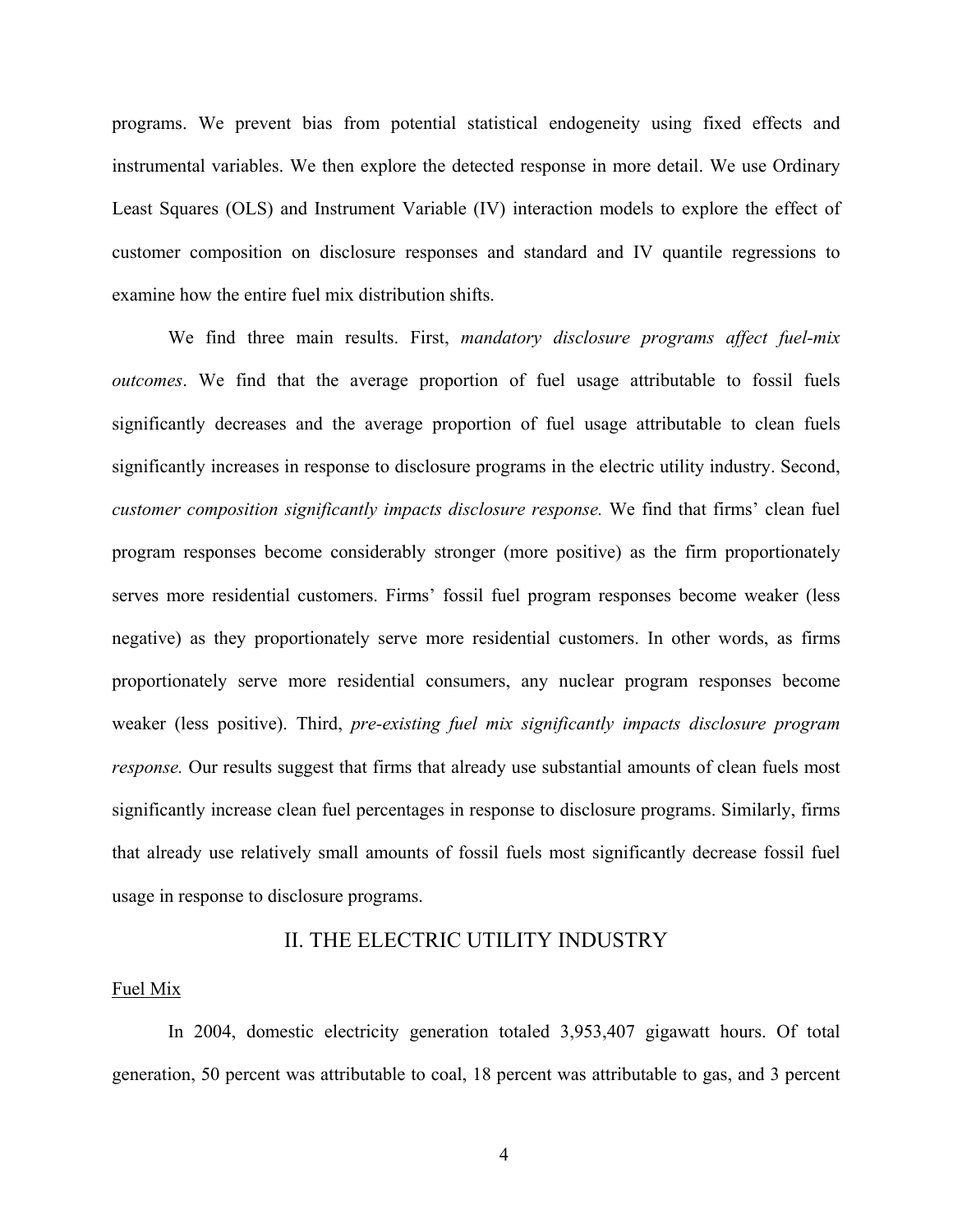was attributable to oil. Nuclear sources generated nearly 20 percent of electricity. Other energy sources, like hydropower, biomass, geothermal, solar and wind, generated approximately 9 percent (Edison Electric Institute 2005). Cleaner energy sources such as photovoltaic and wind plants represent higher operating expenses than nuclear or fossil fuel, but they are growing rapidly. For example, wind power usage increased 27 percent in 2004.

#### Mandatory Information Disclosure Programs

 In the U.S. electricity industry, information disclosure refers to the mandatory provision of fuel mix percentages and pollution discharge statistics to utility consumers. For example, Minnesota's Public Utilities Commission decreed:

*"The Commission recognizes that there is a need for the consumer to be informed and educated on environmental issues and that all Minnesota utilities' customers ... should have similar access to information." (Minnesota PUC, 2002)* 

The state issued an order requiring regulated utilities to disclose information on fuel mix and air emissions to customers. Twice annually, utilities must include a bill insert that contains a pie chart depicting the mix of fuel sources, a bar chart of air pollutant emissions, a chart of costs associated with different generating sources, and a discussion of energy efficiency measures. Further, the utility must list a phone number and web address on all bills so that consumers can access environmental information. Other states' disclosure programs are similarly motivated and implemented, although specific details may vary. For example, several states' disclosure programs require quarterly (rather than biannual) inserts.

Figure 1 indicates which states had disclosure programs in 2005. By that year, 25 states had adopted generation disclosure rules, and these states represented over 65 percent of the United States population. Since consumer preferences may factor into disclosure impacts,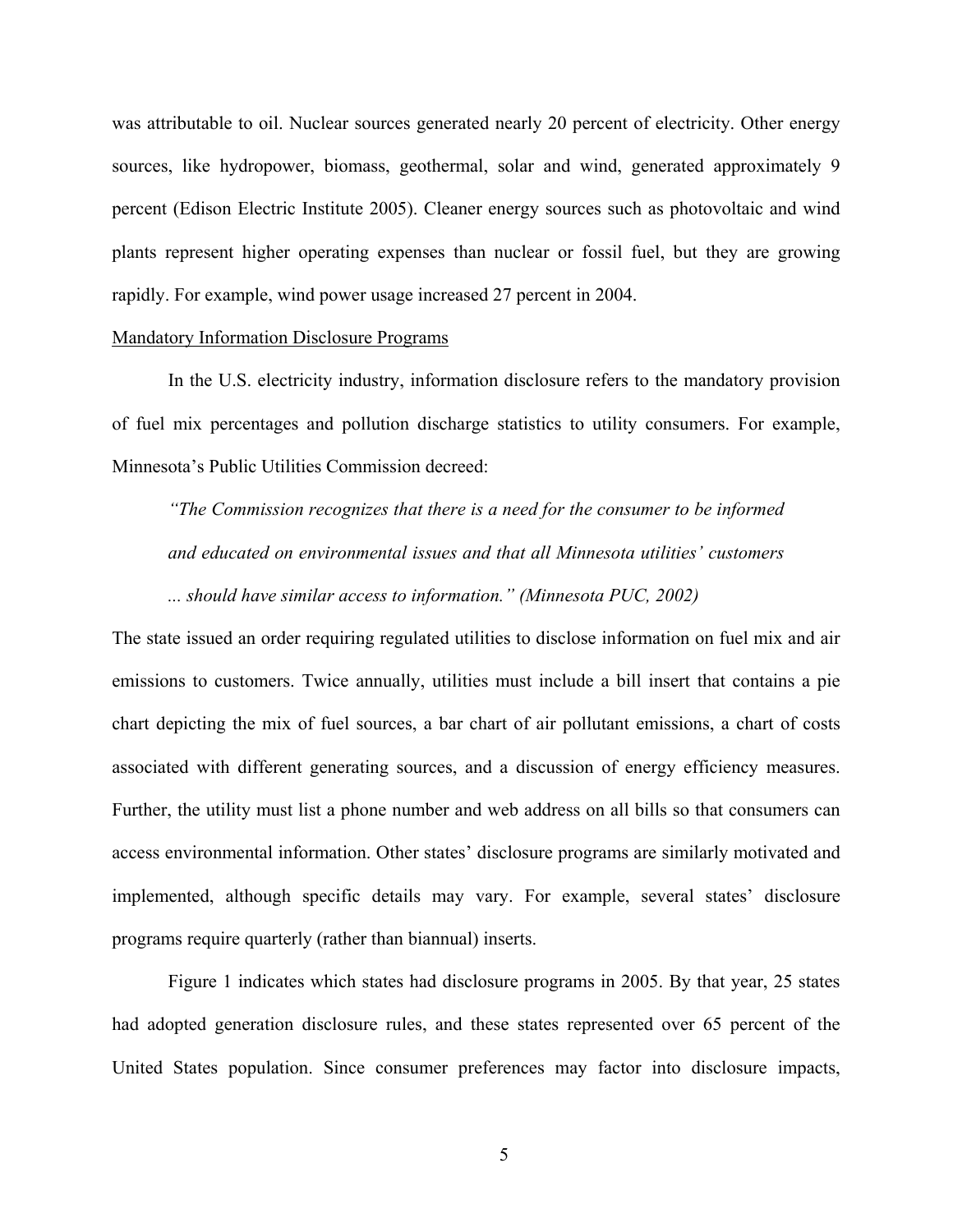programs may be particularly meaningful in deregulated states. Indeed, 23 of the 25 state-level disclosure programs were enacted in deregulated states, including NY, IL, TX, MI, AZ, NM, and much of the mid-Atlantic and northeastern regions. Colorado and Florida instituted mandatory disclosure programs without deregulating their industries.



**Figure 1. State Generation Disclosure Rules – September 2005** 

### Other Programs in the Electric Utility Industry

i<br>L

In addition to the mandatory state-level disclosure programs that are the focus of this study, many electric utilities must comply with other information requirements. Most notably, "major" firms are required to file Federal Energy Regulatory Commission Form Number 1, the Annual Report for Major Electric Utilities, each and every year.<sup>1</sup> These reports average 140 pages and contain general corporate information, financial statements, supporting schedules, and information on environmental investments. In addition, electric utilities are required to provide

Source: Database of State Incentives for Renewable Energy (DSIRE). Accessible online at http://www.dsireusa.org/.

<sup>&</sup>lt;sup>1</sup> Major electric utilities are classified as those with annual sales or transmission service that exceeds one of the following: (1) one million megawatt hours of total annual sales, (2) 100 megawatt hours of annual sales for resale, (3) 500 megawatt hours of gross interchange out, or (4) 500 megawatt hours of wheeling for others (deliveries plus losses).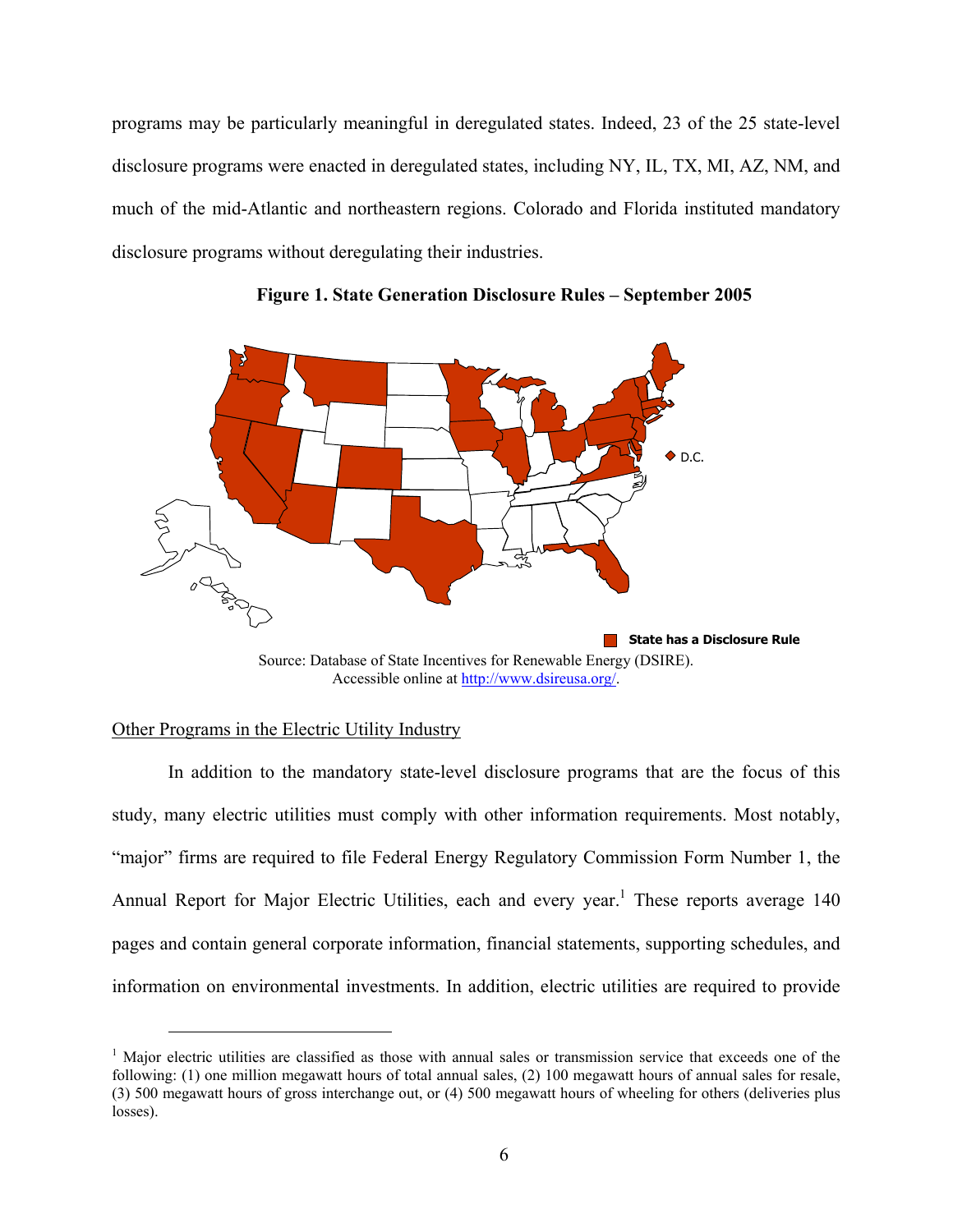information about their environmental performance to the U.S. Environmental Protection Agency (EPA) and the Energy Information Administration (EIA). Although all of the aforementioned data is publicly accessible through government databases, users typically must have environmental and database expertise to interpret the information. In marked contrast, disclosure programs are designed explicitly to produce easily accessible and readily interpretable information.

 Several other policies may also impact firms' fuel mix percentages. Examples include Renewable Portfolio Standards, mandatory Green Power Initiatives, and tax incentives. Renewable Portfolio Standards (RPS) typically mandate tradable credit programs with fixed quotas for renewable generation. Mandatory green power policies require utilities operating in the state to offer and publicize green power options to consumers. State and local sales and corporate tax credits and exemptions provide financial incentives for green energy generation.

### III. THEORIES LINKING DISCLOSURE AND FUEL MIX OUTCOMES

Several theories allow for a link between mandatory information disclosure programs and fuel mix outcomes.<sup>2</sup> Perhaps the simplest theoretical explanations entail increased community coercion or investor or employee pressure. In the presence of information on the relative environmental performance of a given firm, community activists may lobby for future regulation or attempt to harm the firm's reputation with the consuming public (indirectly reducing demand). Employee turnover and dissatisfaction may result from disclosed poor environmental performance (Tietenberg (1998)). Investors may express environmental preferences or concerns over future environmental regulation by decreasing demand for shares (Khanna *et al.* (1998)). However, the information provided by disclosure programs in the electricity industry is typically

i

 $2^2$  See Khanna (2001) for an excellent overview of the literature on non-mandatory environmental policies, including information disclosure programs.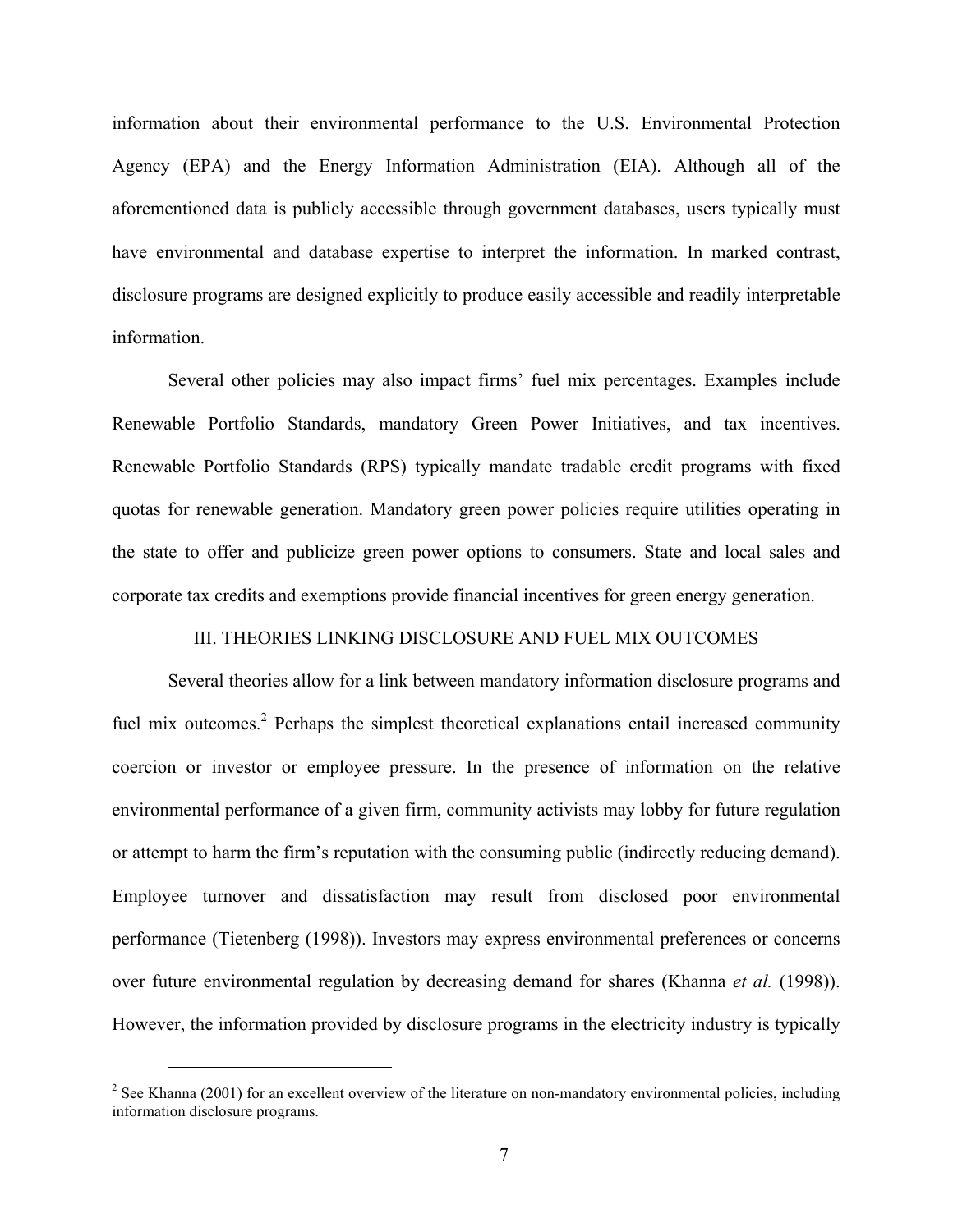already available to highly motivated and trained experts like lawyers, investors, and community activists.

A more compelling theory, then, for the link between information and environmental performance in the electricity industry might involve the threat of future regulation or legal action. In a dynamic political economy context, disclosure programs may simply signal the state's willingness to impose future regulations on the industry unless firms self-regulate. Similarly, disclosure programs may increase a reporting firm's susceptibility to liability under legal statutes. Segerson and Miceli (1998) and Maxwell, Lyon, and Hackett (2000) explore firms' incentives to preempt future regulation or legal liability.

Another persuasive theory for the link between disclosure and environmental performance is a direct demand effect. In the presence of simple, easily interpretable, and directly provided information, consumers may increase demand for fuels perceived as environmentally favorable and decrease demand for fuels perceived as environmentally unfavorable. Of course, this mechanism requires: (1) that information affects consumer awareness, (2) that consumer awareness can translate to changes in demand, and (3) current or future consumer choice among electricity products. However, the mechanism does not require choice among electricity *providers*.

An emerging literature suggests that consumer awareness changes in response to environmental information [Desvousges, Smith, and Rink (1992), Blamey et al. (2000), Loureiro (2003), Loureiro and Lotade (2005), and Leire and Thidell (2005)]. In our context, disclosed information may remind consumers of the consequences of their own actions, notify customers that alternative fuels exist and are widely used, and demonstrate the variability in utilities' fuel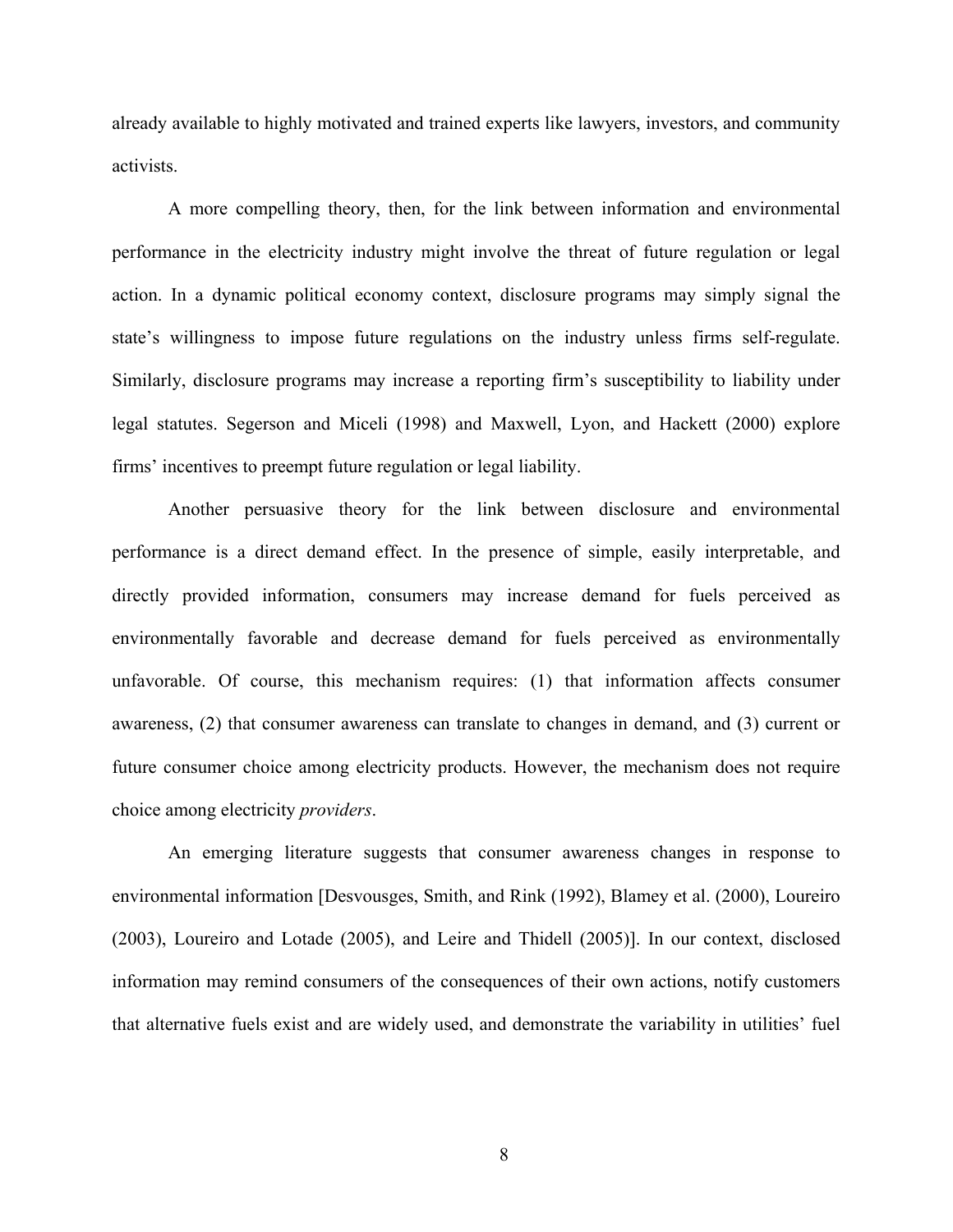mix percentages and emissions. Further, shifts in awareness can translate into new consumption outcomes [Teisl, Roe, and Hicks (2002) and Shimshack, Ward, and Beatty (2006)].

Consumers increasingly have the option to purchase greener energy at a price premium, and therefore increasingly have choice among consumer products. Lamarre (1997) and Delmas et al. (2007) found a distinct market niche for renewable energy even at a price premium. Thirysix states and over 600 utilities currently offer green power pricing programs where consumers can support cleaner energy usage in exchange for an electricity price increase.<sup>3</sup> Further, there are dozens of certificate programs (many at the national level) that allow consumers to purchase green certificates or green tags that require the replacement of traditional types of energy with greener alternatives. These certificates are available whether or not the consumer has direct access to green power options from their own provider. Many utilities were very interested in disclosure programs when they were being considered since such policies allowed firms to "distinguish their price structure, fuel mix, or environmental profile in the eyes of the consumer and found mandatory standard labels to be a credible way to do that." (NCCEI 2002) In other words, disclosure programs were perceived as an effective and particularly convincing way to price discriminate immediately or in the future.

Of course, all theories linking disclosure programs and fuel mix percentages in the electric utility industry require that supply of a given fuel type category is not completely inelastic. In other words, firms must be able to realistically alter their fuel mix portfolios in the short- to medium- run. On the margin, at least, they can. While purchasing or building new facilities may be required to dramatically alter fuel mix portfolios, relatively small portfolio

i

<sup>&</sup>lt;sup>3</sup> U.S. Department of Energy, Energy Efficiency and Renewable Energy pages. Retrieved October 2006 from http://www.eere.energy.gov/greenpower/markets/.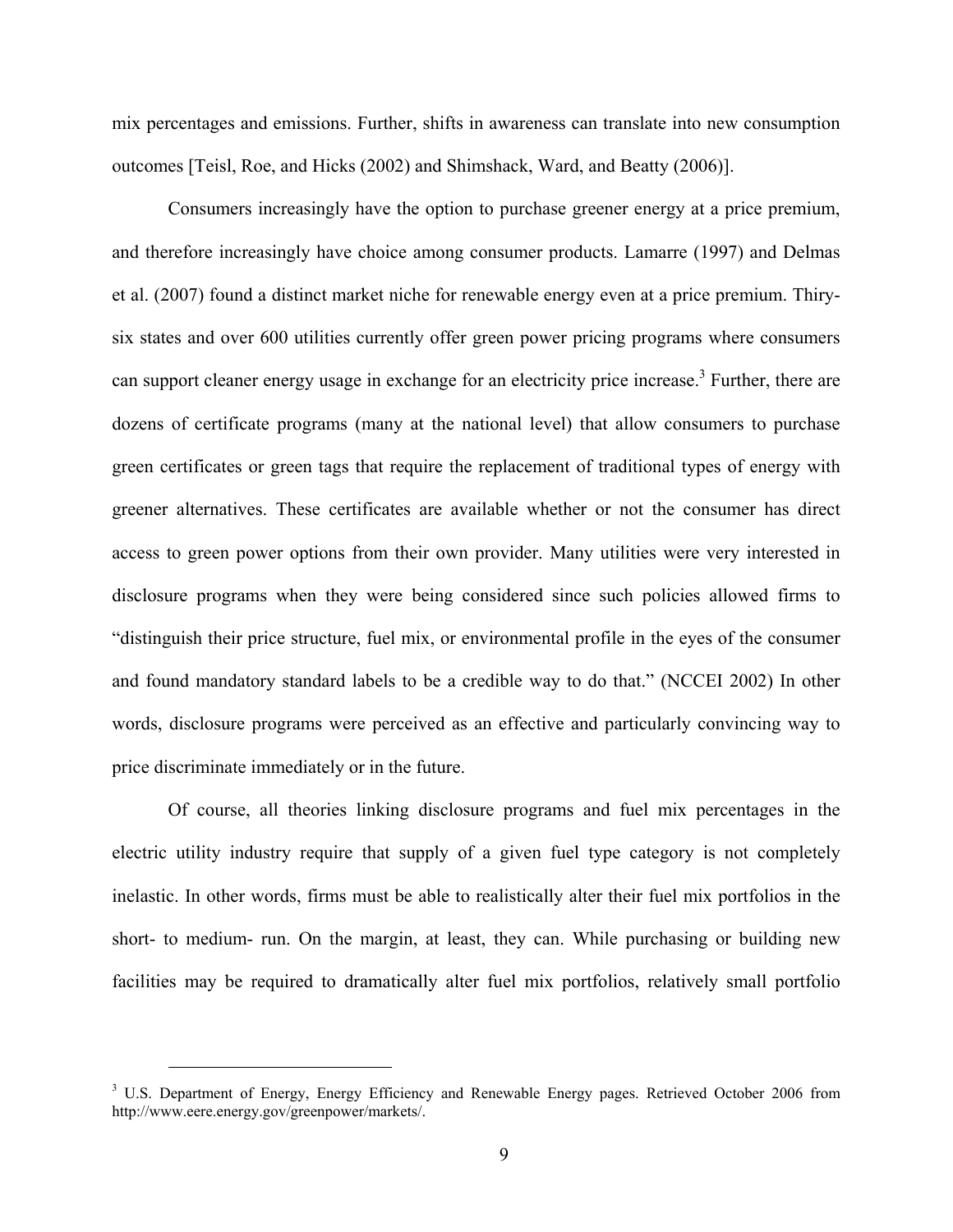shifts are easily obtainable. First, utilities can alter their capacity utilization. Second, major electric utilities can buy and sell power generation in response to changing market conditions.

Several theories can explain the link between information disclosure and environmental performance. Empirically, we will follow the broader information literature and estimate the general impact of mandatory information programs. Regressions of quantity on information variables (and other covariates) are identified under any of the mechanisms discussed above, and an identified response represents the impact of disclosure programs on the equilibrium quantity of electricity generated from the specifically analyzed fuel source.

## IV. DATA

#### Data sources and content

Our research assesses the impact of environmental disclosure programs on the fuel mix percentages of major electric utility firms. We focus on fuel mix indicators from the electric power industry for two reasons. First, fuel mix is the most readily identifiable and interpretable measure of environmental performance on disclosure program bill inserts and web postings. Second, information disclosure programs are heterogeneous, yet all require generation mix information.

We analyze data from the Energy Information Administrations (EIA)'s Annual Electric Power Industry Database and the Interstate Renewable Energy Council (IREC)'s Database of State Incentives for Renewable Energy. Monthly fuel mix data come from forms EIA-906 (and its predecessor EIA-759). We focus on production-based fuel mix rather than sales-based fuel mix to minimize program induced sales shifts across states. Disclosure program information comes directly from IREC's Database. Since it is possible that other state-level programs like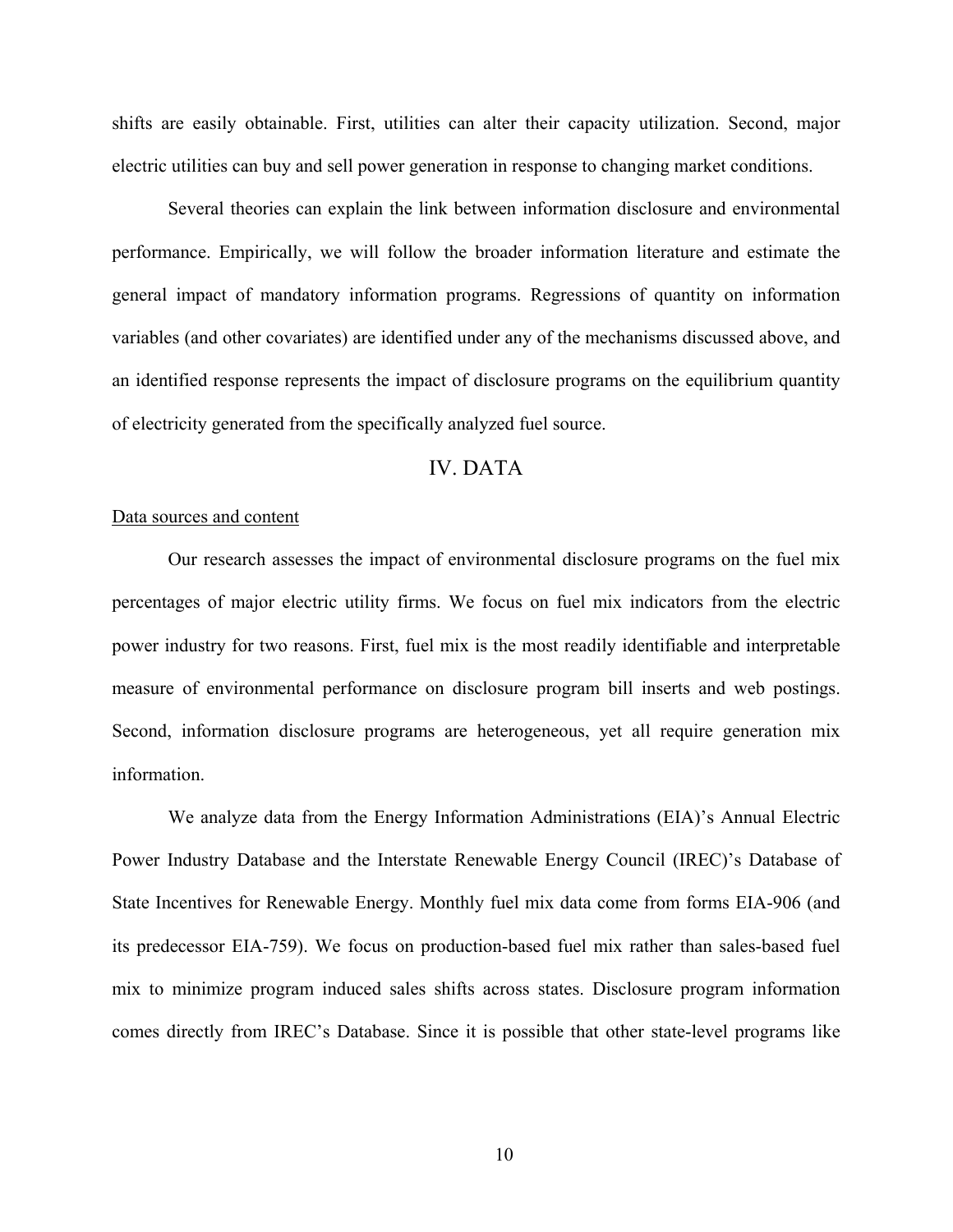Renewable Portfolio Standards and Green Power initiatives may impact utilities' fuel mix percentages, we also analyze other program data from the IREC database.

#### The Sample

 Our sample includes monthly information from 145 major investor-owned electric utility companies. We focus on large investor-owned firms because these companies represent the majority of industry electricity and pollution generation. Further, EIA data (EIA-906 and EIA-759) is imputed for smaller companies based upon information from these larger firms. All firms with at least one plant with a capacity of 50 megawatts or more (25 megawatts or more prior to 1999), all firms with nuclear generation, and all firms with significant renewable capacity file reports with the EIA for each and every month of operation. Since our data represent the big incumbents in the electric utility industry, the results of our analysis should be extrapolated to smaller firms with a degree of caution.

 Our sample data are observed at the firm level. Management decisions are centralized and disclosure program requirements operate at the firm/product level. Disclosure program requirements and generation product definitions cross plant boundaries, but not firm boundaries. We observe fuel mix percentages for our 145 firms for the 108 months spanning 1995-2003. Our sample begins in 1995 in order to obtain pre-program information for all impacted states; the first disclosure program was enacted in mid-1997. The sample concludes in 2003 due to data availability.

### Summary Statistics

Conditional on positive generation, aggregate fossil fuels represent approximately 74 percent of generation for all sample firms over all sample periods. We define fossil fuels as coal, oil, and gas. Aggregate clean fuels represent approximately 9 percent of generation. We define

11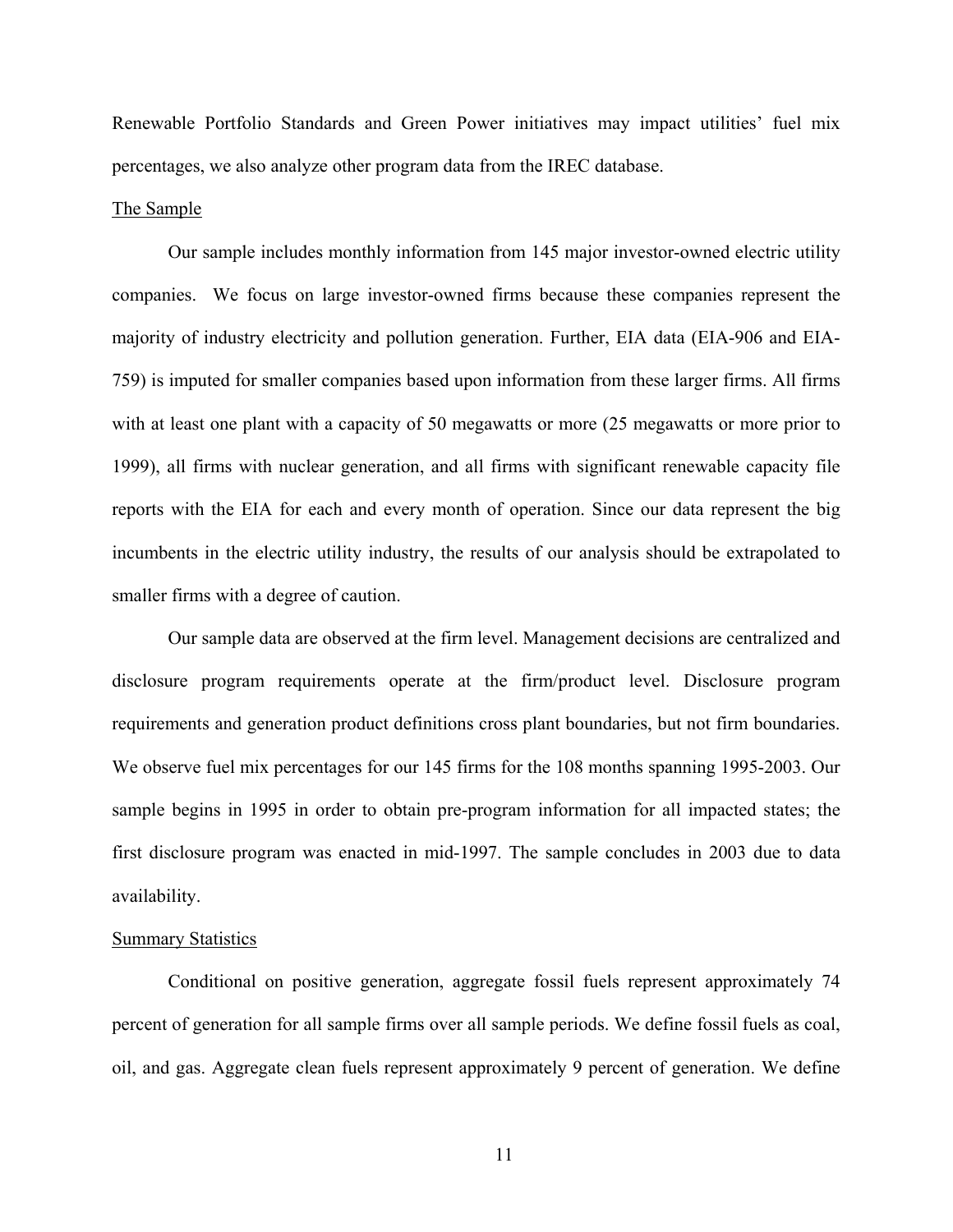"clean" fuels as renewables and hydroelectric.<sup>4</sup> Nuclear represents approximately 17 percent of generation. Nuclear is categorized as neither fossil fuel nor clean fuel, and it is analyzed separately in all analyses. Note that our generation sample statistics closely correspond to total national proportions for the sample period.

Additional summary statistics, broken down by disclosure status, are presented in Table 1. Standard errors appear in parentheses. The summary statistics in Table 1 indicate that firms never subject to disclosure decreased clean fuel usage and increased fossil fuel usage over the sample period. In contrast, firms subject to disclosure increased clean fuel usage and decreased fossil fuel usage over the sample period.

| Group                              | <b>First Period</b> | Last Period | Difference |  |
|------------------------------------|---------------------|-------------|------------|--|
|                                    | (Month1)            | (Month 108) |            |  |
| Clean Fuels                        |                     |             |            |  |
| Firms Not Subject to Disclosure    | .121                | .113        | $-.008$    |  |
| During the Sample Period           | (.049)              | (.050)      | (.004)     |  |
| Firms Subject to Disclosure During | .104                | .109        | $+.005$    |  |
| the Sample Period                  | (.029)              | (.031)      | (.022)     |  |
| <b>Fossil Fuels</b>                |                     |             |            |  |
| Firms Not Subject to Disclosure    | .754                | .774        | $+.020$    |  |
| During the Sample Period           | (.052)              | (.053)      | (.018)     |  |
| Firms Subject to Disclosure During | .701                | .698        | $-.003$    |  |
| the Sample Period                  | (.035)              | (.042)      | (.034)     |  |

**Table 1. Mean Fuel Mix Percentage Statistics: Firms subject to disclosure vs. Firms not subject to disclosure**

Results in Table 1 are suggestive of disclosure program effects on fuel mix outcomes, but the differences between the last period and the first period are only statistically significant at the five percent level for the clean fuel response of firms never subject to disclosure. These simple summary statistics also do not control for confounding factors that may impact changes in fuel mix over time. Consequently, a more complete empirical analysis is necessary.

i

<sup>&</sup>lt;sup>4</sup> Here and throughout the paper, we refer to fuels as "clean" if they generate low levels of common air pollutants relative to fossil fuels and are not nuclear. This definition is debatable but consistent with issuing agencies' goals that emphasize air quality over other environmental or social objectives.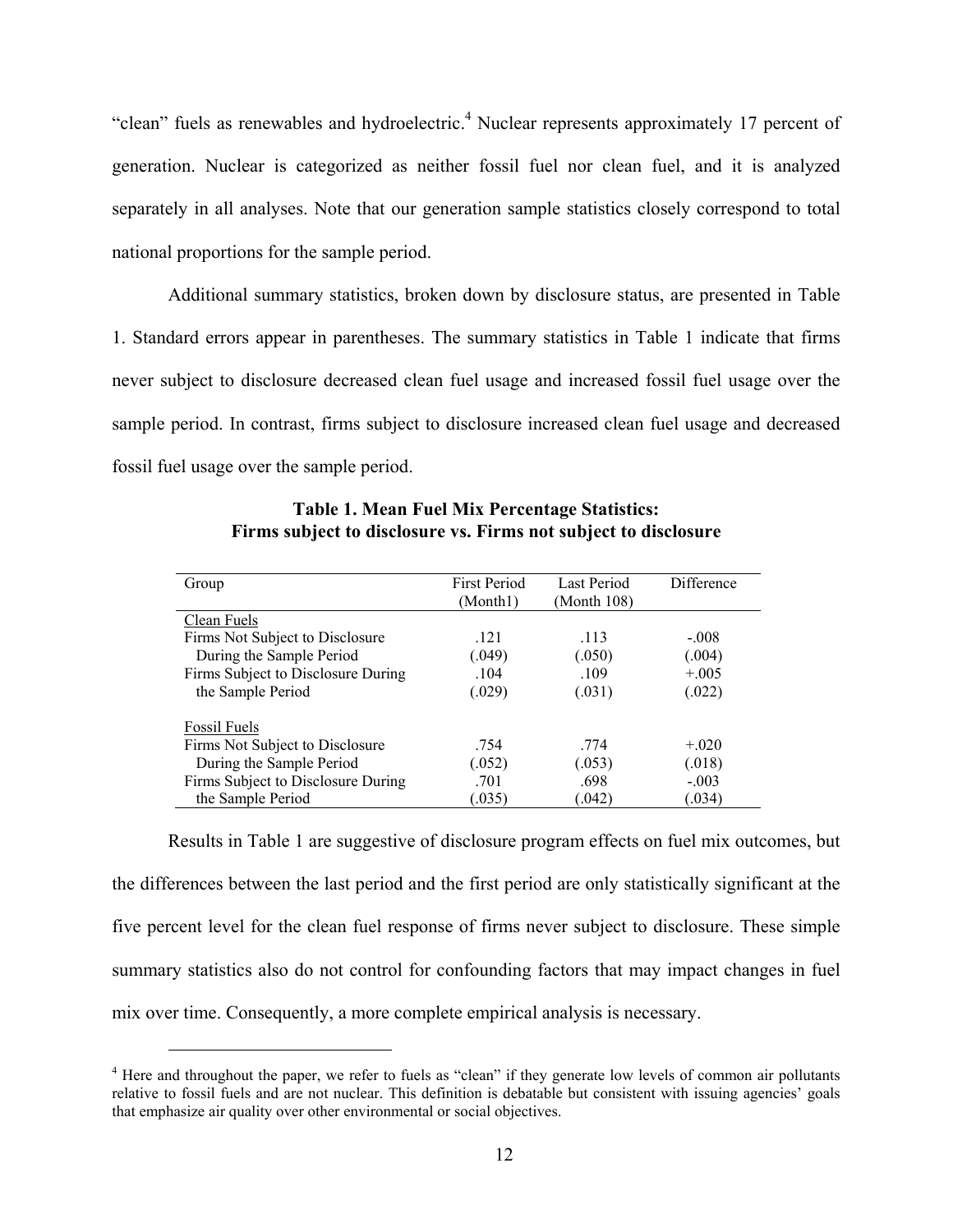### V. PRIMARY METHODS

Our overall empirical strategy is to use panel data techniques to exploit within-firm temporal variation in program status to analyze the effect of mandatory disclosure programs on fuel mix percentages. We first use OLS and IV regression methods to demonstrate that disclosure programs significantly reduce the proportion of fossil fuel usage and significantly increase the percentage of clean fuel usage. Second, we examine the disclosure response in more detail.

The basic regression model is  $y_{it} = D_{it}\delta + X_{it}\beta + \alpha_i + \varepsilon_{it}$ , where i indexes the unit of observation (a firm) and t indexes time (months).  $y_{it}$  represents the percentage of firm i's generation in period t attributable to the fuel source being analyzed.  $D_{it}$  represents the proportion of firm i's sales that are subject to an effective disclosure program in period t. The elements of the vector  $X_{it}$  include all of the non-program explanatory variables discussed below.  $\alpha_i$  is an unobserved time invariant individual effect and  $\varepsilon_{it}$  is the usual time variant idiosyncratic shock.

#### Primary Variables

Our key dependent variables represent fuel mix percentages. These include the percentage of firm i's generation in period t attributable to fossil fuels (including coal, oil, and natural gas), to clean fuels (including hydroelectricity and renewables like wind, solar, and biomass), or to nuclear power. Our key explanatory measure is a continuous variable representing the proportion of firm i's sales that are subject to an operational or effective mandatory disclosure program in period t. If all of a firm's sales are subject to disclosure requirements in a given month, this explanatory variable takes a value of 1. If only 80 percent of a firm's electricity sales are subject to disclosure in a given month (such that 20 percent of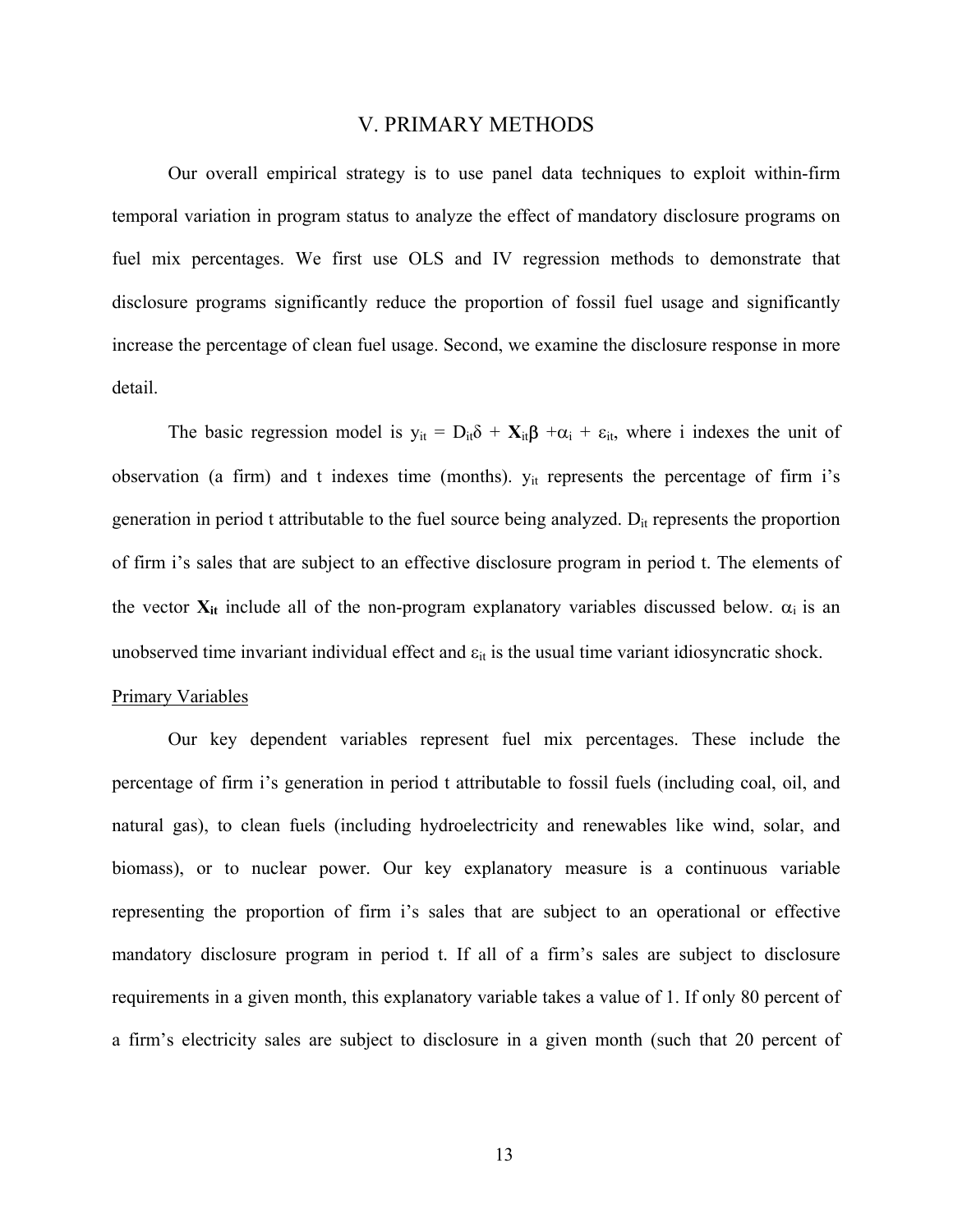company sales go to states without operational disclosure programs), this variable takes a value of 0.80.

Joskow (1998) noted that restructuring of electricity supply has the potential to significantly impact industry fuel mix outcomes. On one hand, competitive retail power markets may provide market incentives for electric utilities to offer green power to consumers (Delmas et al (2007). On the other hand, competition in restructuring markets might favor low-cost power and induce utilities to minimize generation costs and prices to consumers by focusing on low cost fuel. As noted in the background section, the vast majority of disclosure programs were enacted in deregulated states at some point after restructuring. Consequently, we include a variable representing the percent of firm's sales in deregulated states.<sup>5</sup>

We use firm-specific fixed effects to capture unobservable fuel mix determinants and several nearly constant fuel mix determinants that have been identified in the previous literature. These latter covariates include firm size, age, community political and environmental attributes (as often proxied by League of Conservation Voter (LCV) scores), management profiles, average regulatory stringency, and ownership type. The literature indicates that fossil fuel generation percentages decrease with higher LCV scores, decrease with size, increase with merger processes, and increase with private ownership.<sup>6</sup> Fixed effects also capture differences in input and output prices due to factors like distance to fossil fuel markets and state-level variation in taxation.

Since plant production varies seasonally, we include quarterly dummy variables. A priori,

i<br>L

<sup>&</sup>lt;sup>5</sup> Ideally, one might also interact disclosure program variables with deregulation indicators to see if program responses become stronger in restructured markets. However, since only 2 states implemented disclosure without restructuring, such results are quite sensitive to model specification and are not reported.

<sup>&</sup>lt;sup>6</sup> These factors are not literally fixed over the sample period, but practical empirical measures vary little over our sample. For example, data on LCV, ownership, and size exhibit no statistically meaningful variation. Reassuringly, the inclusion or omission of these variables with fixed effects does not affect the signs, significance, or approximate magnitudes of any estimated coefficient.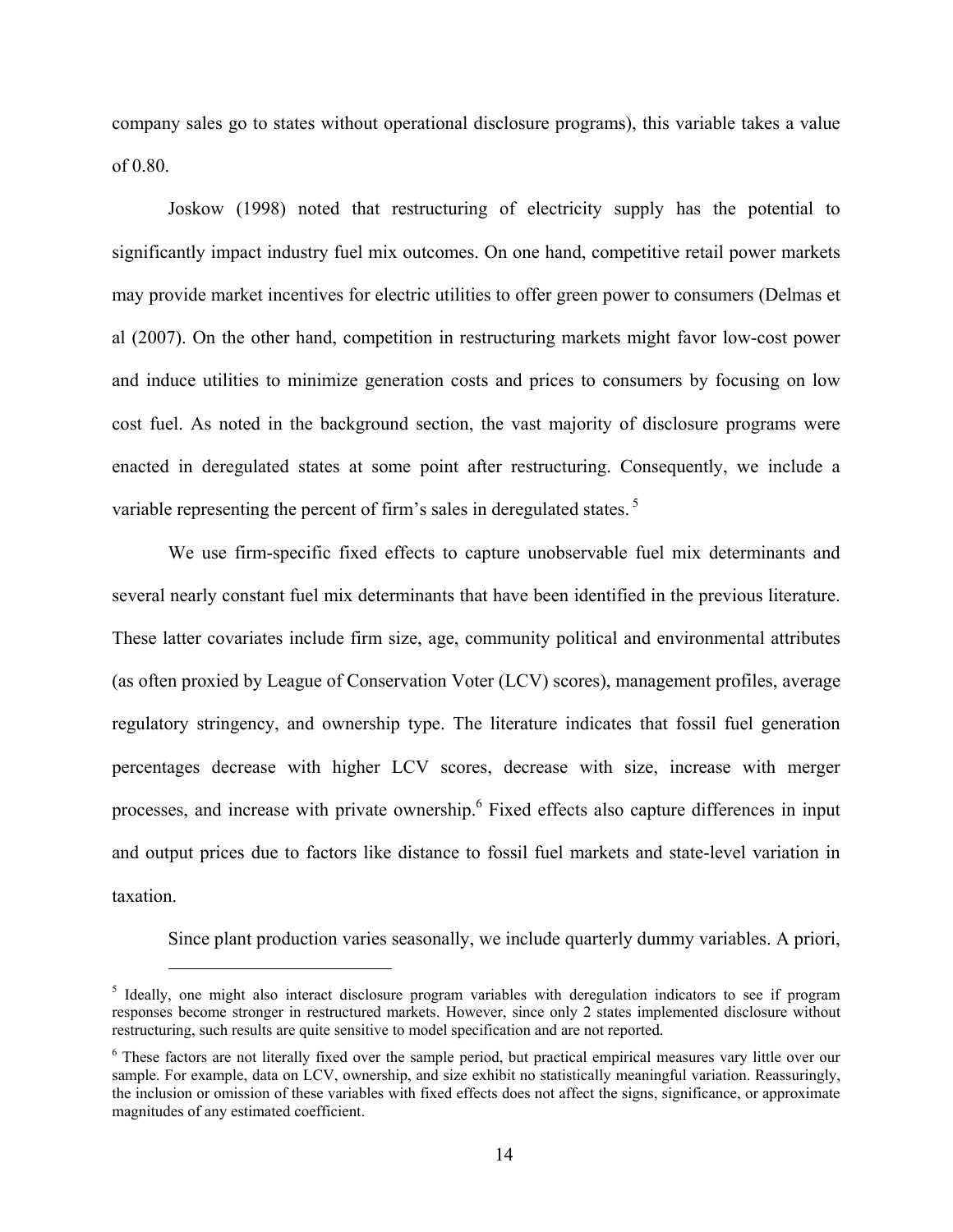the impact of seasonality on fuel mix is ambiguous. One might expect that fossil fuel percentages are higher and clean fuel percentages are lower in the late summer months as generation of hydro and wind is lower during these time periods. Finally, we include annual dummies to account for broad trends in prices, technological change, and other factors.

#### Consistency Considerations

A potential concern with our key program  $D_{it}$  variable is that it may be statistically endogenous. For example, consider the possibility that the likelihood of program adoption is a function of the average environmental performance of the large electric utilities operating within the state. In terms of the basic regression model, the concern is that the time invariant individual effect  $\alpha_i$  is correlated with the program variable  $D_{it}$ . However, fixed effects prevent bias from this type of correlation. In our context, the inclusion of fixed effects prohibits the possibility of bias introduced when program adoption is a function of the *temporal average* fuel mix of the firm.

It is also possible that the program variable  $D_{it}$  is correlated with the time variant error term  $\varepsilon_{it}$ . For example, consider the possibility that states choose to adopt disclosure programs in periods in which large electric utilities operating within that state are utilizing more fossil fuels *than usual*. A standard correction for this type of statistical endogeneity is instrumental variables. Our chosen instrument is the weighted average of program status in states near those states in which the particular firm operates. However, since it is possible that emissions from upwind states influence program adoption in the state of interest, our instrument conservatively eliminates states directly upwind and directly downwind from the states in which the particular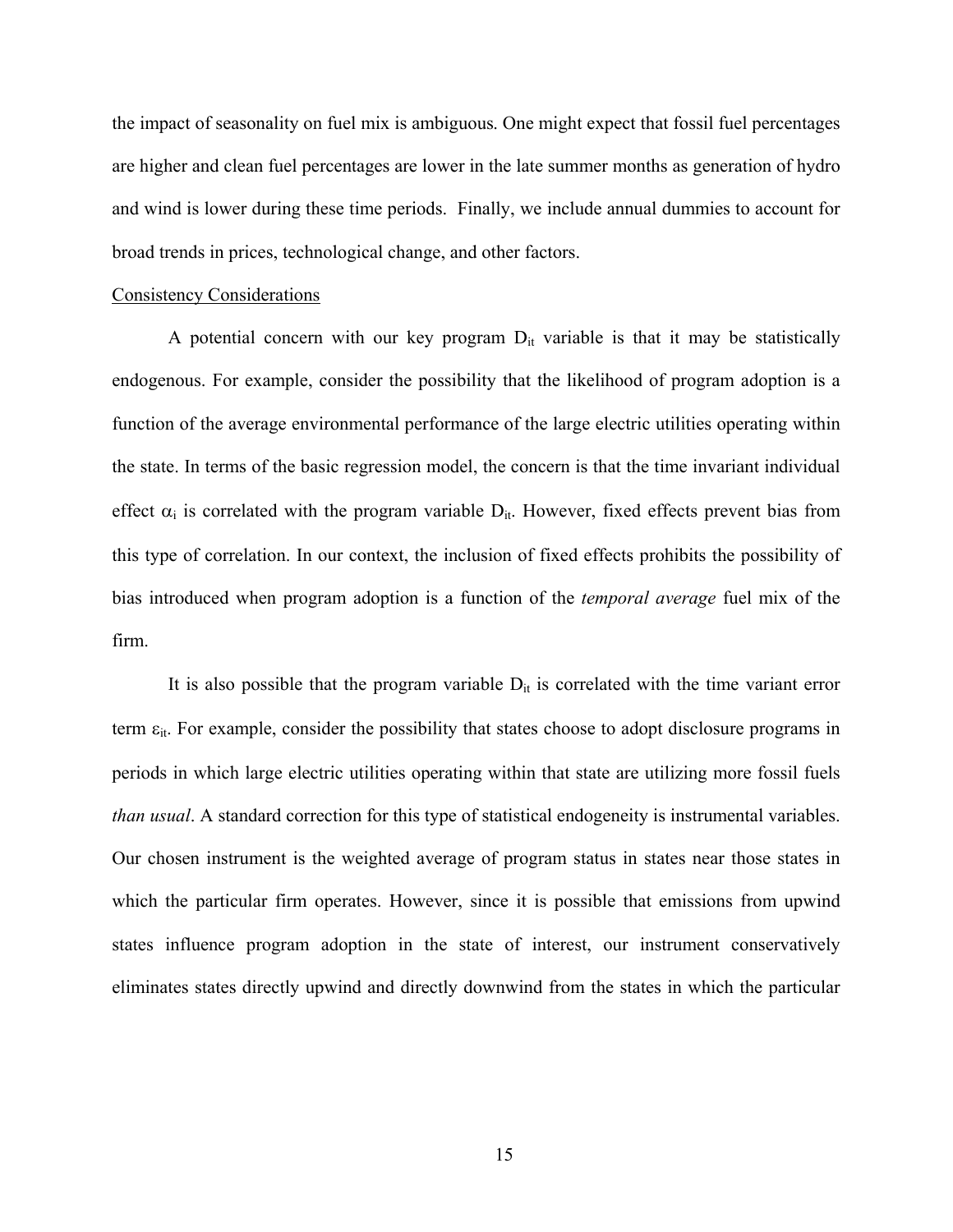firm operates.<sup>7</sup>

i

The validity of this instrument requires that: (*A1*) state policymakers' disclosure program decisions are influenced by disclosure program status in nearby states, and (*A2*) policy choices in states where firm i does not operate do not depend directly on the environmental performance of firm i in period t. *A1* is supported by empirical evidence that consistently reveals important spillover effects of policy choices in one state for decisions in neighboring states.<sup>8</sup> *A1* is also testable. The coefficient on the instrument in the first stage regressions is significant in both an economic and a statistical sense (t-statistics above 7). Requirement *A2* is simply a maintained assumption, but it seems unlikely firms make production choices based upon laws that have no influence on them or that states where firm i does not operate decide to adopt a program based upon the environmental performance of firm i in period t. We later examine the sensitivity of our instrumental variable.

## VI. EMPIRICAL ANALYSIS

#### Fixed Effects and Instrumental Variables Regressions

Do disclosure programs affect fuel mix percentages on average? Our goal here is to investigate the relationship between disclosure programs and firm's fossil fuel and clean fuel usage. Thus, we regressed fuel mix proportion measures on the percent of a firm's sales subject to disclosure requirements and other covariates. Simultaneous estimation of the multiple fuel mix equations through a SUR regression would yield no efficiency gain, since the covariates in each

<sup>&</sup>lt;sup>7</sup> Upwind and downwind states are determined by following prevailing westerly, southwesterly, and southerly winds. Pollution transport follows these winds fairly closely. See, for example, the Ozone Transport Assessment Group (OTAG)'s Map of Ozone Pollution Transport, available online as the Air Quality Analysis Workgroup Results Summary at http://capita.wustl.edu/OTAG/ .

 $8$  For example, Fredriksson and Millimet (2002) find a positive association between states' environmental policies, and that association is strongest among neighboring states. Baicker (2005) finds strong spillover effects for neighboring states' public spending as well. Busch and Jorgens (2005) even find a number of policy convergence mechanisms operating across international political boundaries.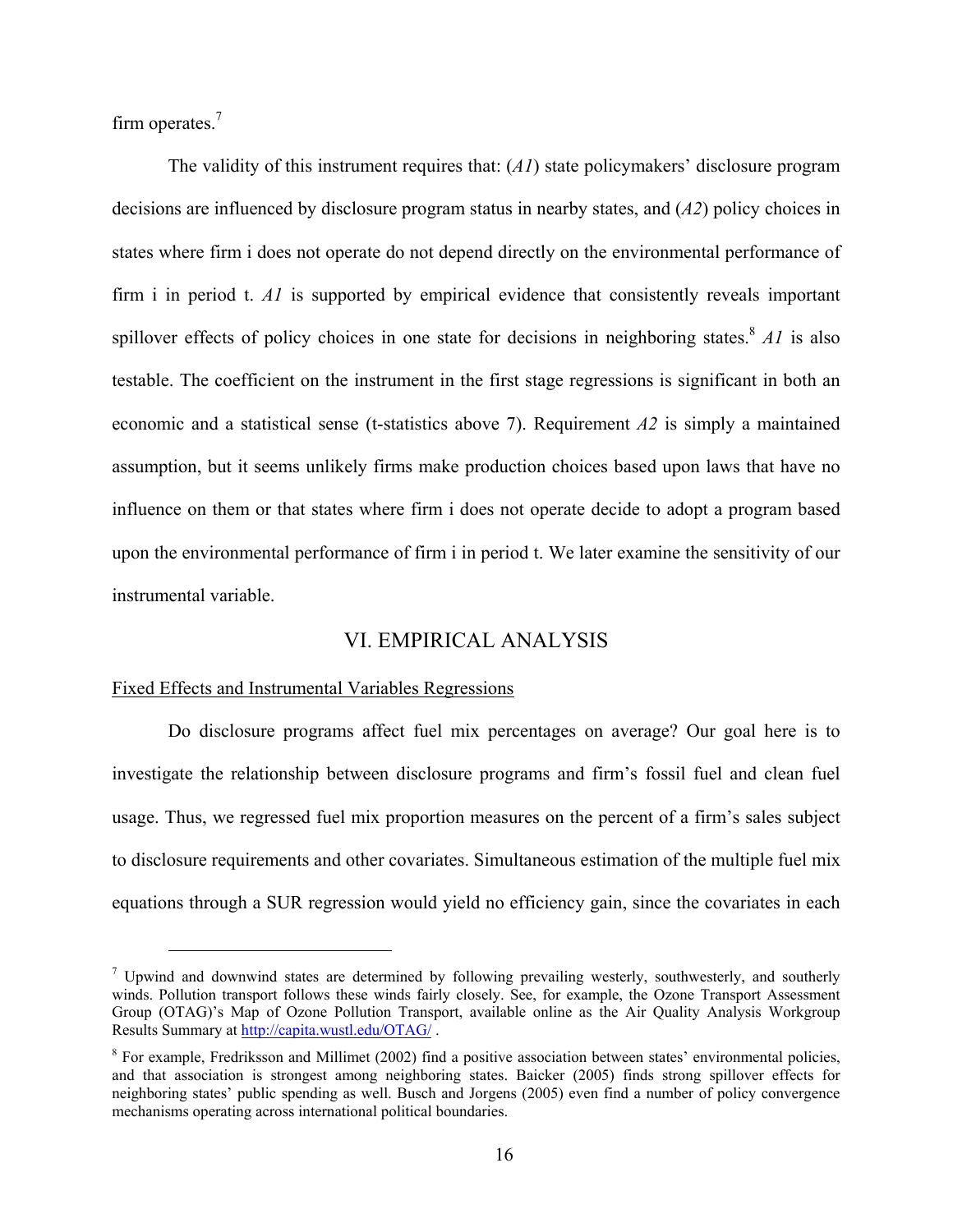equation are identical. We ran both fixed effects linear regressions and fixed effects instrumental variables regressions. Results are presented in Table 2. All computed standard errors are heteroskedastic-consistent. T-statistics appear in parentheses.<sup>9</sup>

|                           | Dependent Variable: Percentage of     |                     | Dependent Variable: Percentage of    |               |  |  |
|---------------------------|---------------------------------------|---------------------|--------------------------------------|---------------|--|--|
|                           | Fuel Mix Attributable to Fossil Fuels |                     | Fuel Mix Attributable to Clean Fuels |               |  |  |
|                           |                                       | Instrumental        | Instrumental                         |               |  |  |
| Variable Description      | Linear                                | Variables<br>Linear |                                      | Variables     |  |  |
|                           | Regression                            | Regression          | Regression                           | Regression    |  |  |
|                           |                                       |                     |                                      |               |  |  |
| Disclosure Program        | $-.057***$                            | $-227**$            | $022***$                             | $.268***$     |  |  |
|                           | $(-8.39)$                             | $(-2.45)$           | (4.86)                               | (3.43)        |  |  |
| Deregulation              | $.016***$                             | $.077**$            | $-.005$                              | $-0.094***$   |  |  |
|                           | (3.14)                                | (2.33)              | $(-1.09)$                            | $(-3.21)$     |  |  |
| Season 2 Dummy            | .004                                  | .005                | .002                                 | .001          |  |  |
|                           | (1.15)                                | (1.25)              | (0.51)                               | (0.24)        |  |  |
| Season <sub>3</sub> Dummy | $.016***$                             | $.017***$           | $-0.013***$                          | $-014***$     |  |  |
|                           | (4.49)                                | (4.48)              | $(-4.10)$                            | $(-3.99)$     |  |  |
| Season4 Dummy             | $-.001$                               | .002                | $-.002$                              | $-.006$       |  |  |
|                           | $(-0.23)$                             | (0.38)              | $(-0.72)$                            | $(-1.56)$     |  |  |
| <b>Year Dummies</b>       | 8 Year FEs                            | 8 Year FEs          | 8 Year FEs                           | 8 Year Fes    |  |  |
| <b>Fixed Effects</b>      | 144Firm-Level                         | 144Firm-Level       | 144Firm-Level                        | 144Firm-Level |  |  |
|                           | <b>FEs</b>                            | Fes                 | <b>FEs</b>                           | Fes           |  |  |
|                           |                                       |                     |                                      |               |  |  |

**Table 2. Firm-Level Regression Results: Aggregate** 

<sup>a</sup> The dependent variables are the percentage of fuel mix attributable to the source indicated in the column heading. The key independent variable, the disclosure program variable, ranges from 0 to 1. It indicates the percentage of firm sales subject to operational disclosure programs.

<sup>b</sup> Superscripts  $\ast$ ,  $\ast\ast$ , and  $\ast\ast\ast$  indicate statistical significance at the 10%, 5%, and 1% level.

<sup>c</sup> All analyses consist of 14,168 observations from 145 firms over the 108 sample months.

i

Results in Table 2 indicate that the estimated impact of an operational disclosure program is negative and significant at the 1 percent level for fossil fuel production. The results are also economically significant. As the proportion of the average firm's sales subject to disclosure increases 1 percent, the average proportion of generation attributable to fossil fuels drops between 0.06 percentage points (OLS point estimate) and 0.23 percentage points (IV point estimate).

 $9$  Later quantile regressions suggest that slope parameters are sensitive the distribution of the dependent variables, suggesting the presence of heteroskedasticity.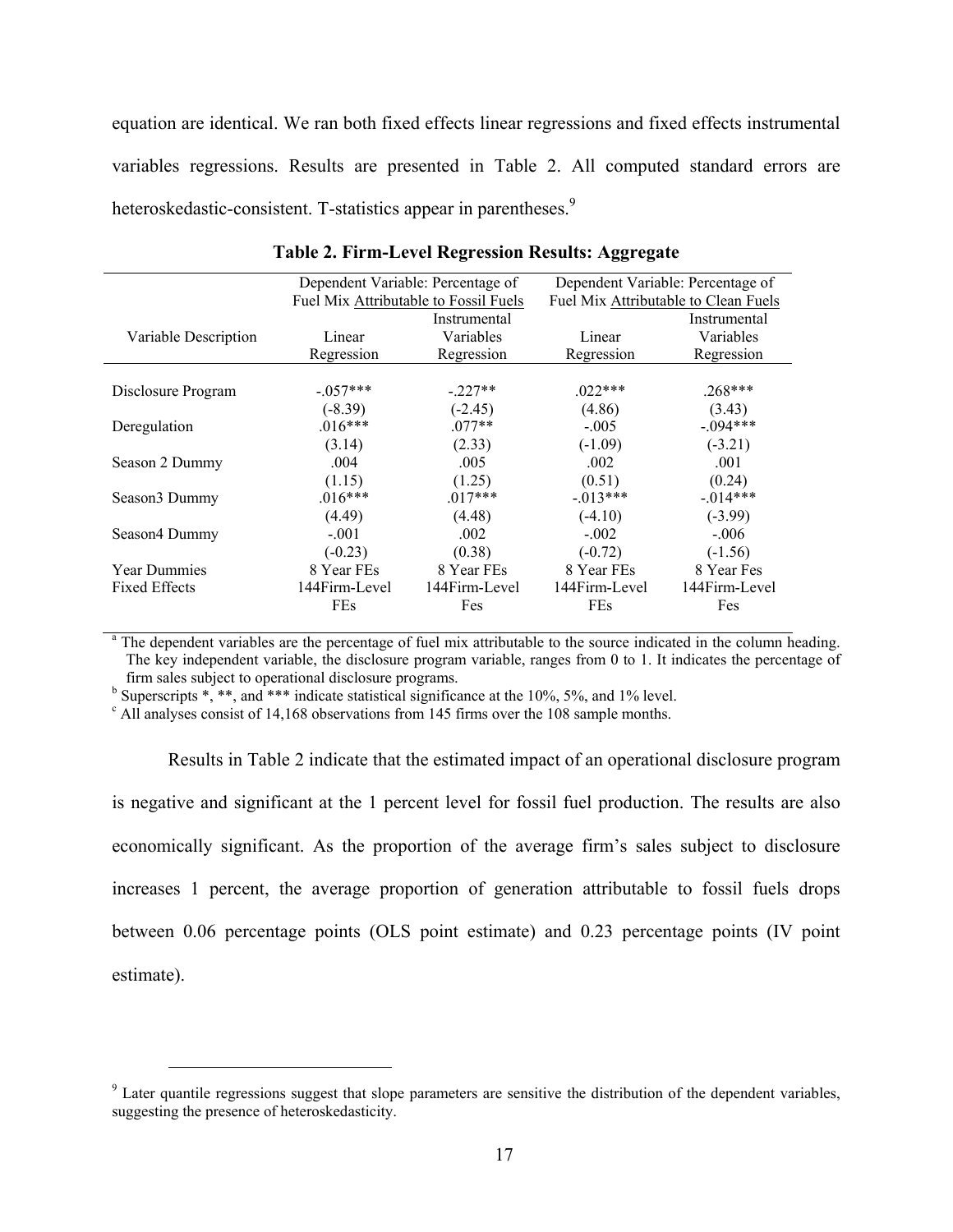Similarly, results in Table 2 indicate that the estimated impact of an operational disclosure program is positive and significant at the 1 percent level for clean sources like hydroelectric and renewables. As the proportion of the average firm's sales subject to disclosure increases 1 percent, the average proportion of generation attributable to clean fuels increases between 0.02 percentage points (OLS point estimate) and 0.27 percentage points (IV point estimate).

We find that deregulation negatively affected the proportion of fuel mix attributable to clean fuels like renewable and hydro and positively affected the proportion of fuel mix attributable to fossil fuels. Results are consistent with the hypothesis that deregulation could potentially trigger investments in lower cost fuel. Seasonality also appears to play a role in fuel mix percentages. The proportion of fossil fuel usage is higher and the proportion of clean fuel usage is lower in the late summer and fall months. This may reflect the fact that generation of hydro and wind is lower during these time periods. We also find that fuel mix decisions appear to trend over time, although non-linearly.

Disaggregated results for specific fuel sources mimic these aggregate results.<sup>10</sup> There is a statistically significant negative relationship between disclosure programs and the proportional use of coal. Program effects on oil and gas are economically small and statistically insignificant. There is a statistically significant positive relationship between disclosure programs and the proportional use of both renewable and hydroelectric generation. Results also suggest no statistically significant relationship between disclosure programs and the proportional use of nuclear electricity generation (categorized as neither fossil fuel nor clean fuel and therefore omitted from Table 2).

i<br>L

<sup>&</sup>lt;sup>10</sup> Disaggregated results are available from the authors.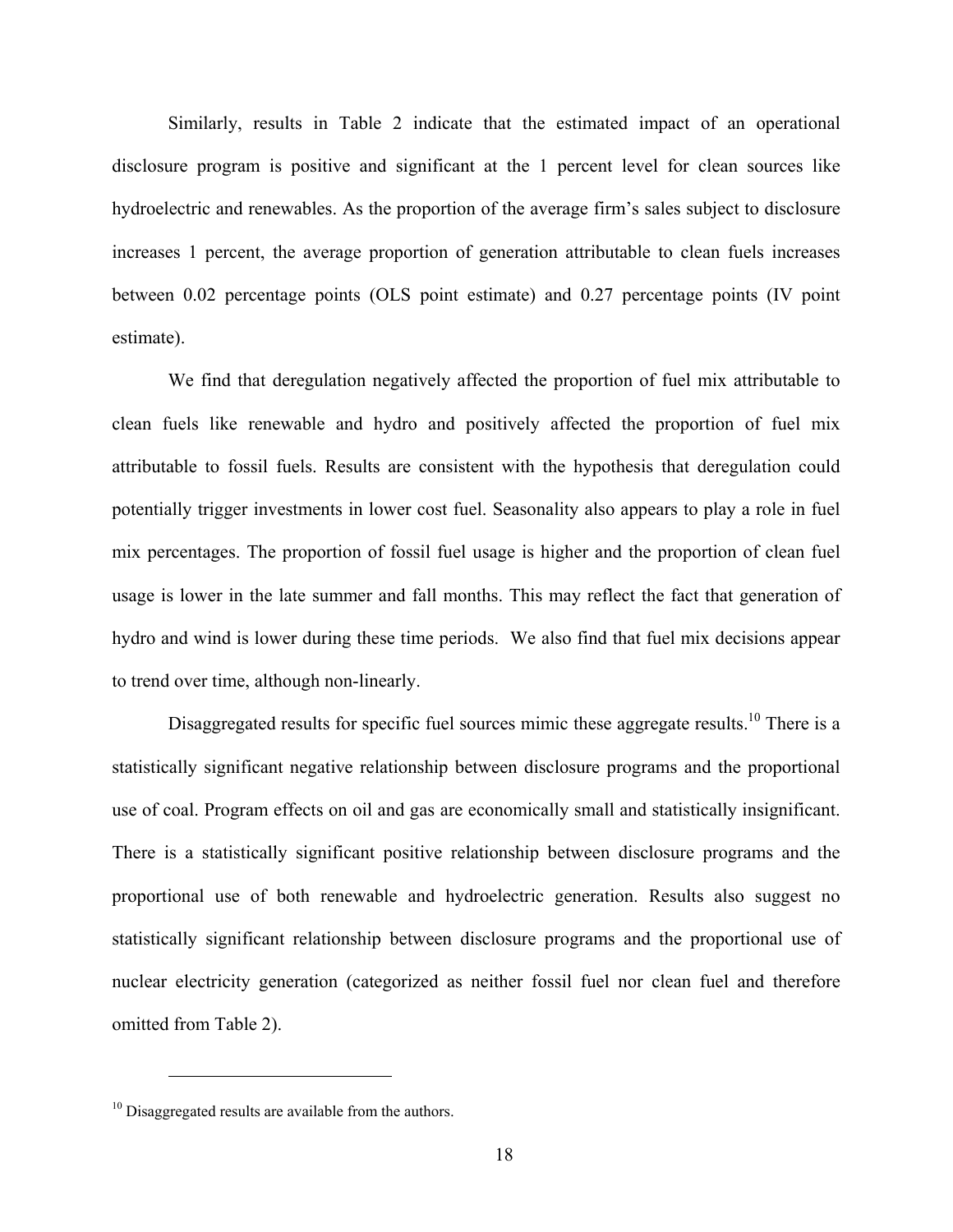#### Sensitivity Analysis: Renewable Portfolio Standards and Other Programs

One concern with the preceding results is omitted variables. Other state and local regulations like Renewable Portfolio Standards, mandatory Green Power Initiatives, and tax incentives may also impact firms' fuel mix percentages. Of course, the instrumental variable approach should prevent bias unless the instrument is itself correlated with the omitted variable. Further, the adoption of RPS, green power, and tax incentive programs does not generally closely coincide with the adoption of disclosure across time and omitted time variant factors only bias results if they are correlated with disclosure program introductions across both time and space. To be complete, however, we tested whether other prominent state-level programs targeting utilities' fuel mixes impacted our key results. Including variables indicating the percent of the firm's sales subject to RPS, mandatory green power, and state and local tax incentives, either individually or simultaneously, yields regression results (signs, significance, and point estimates) that are extremely similar to the results presented in Table 2.

#### Sensitivity Analysis: Other Assumptions

 One possible worry is the robustness of our results to the chosen instrument. If program implementation is more likely when other states' firms use more fossil fuels and less clean fuels than normal, our results understate program. If program implementation is more likely when other states' firms use less fossil fuels and more clean fuels than normal, our results overstate program impacts. Consequently, we experimented with an instrument that contains program information from all states adjacent to those in which the firm operates (not just states that are neither upwind nor downwind). Further, while we cannot come up with a convincing reason that a state where firm i does not operate (or influence due to drifting pollution) might decide to adopt disclosure based upon firm i's period t environmental performance, we supposed this was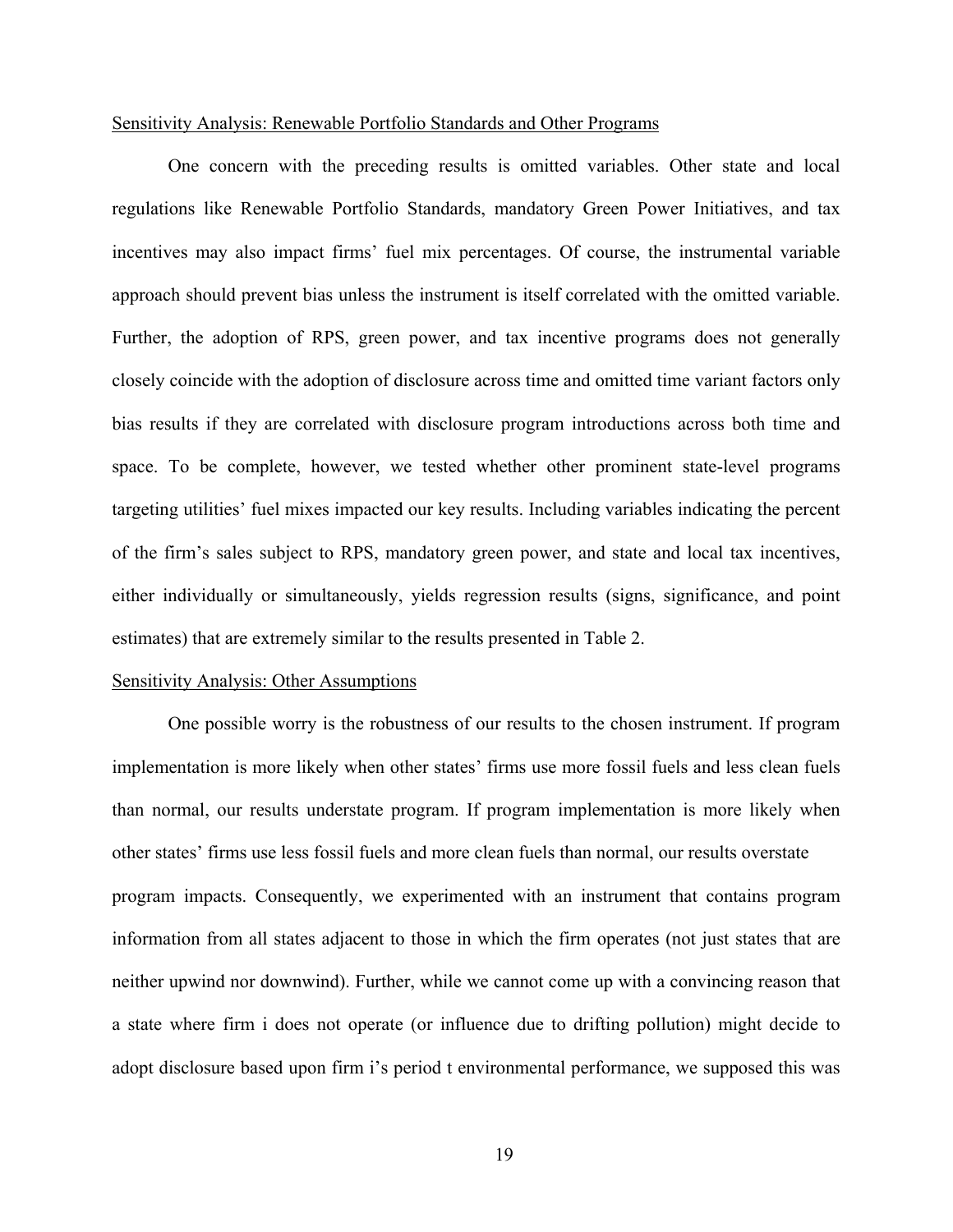possible. Under this supposition, the state where firm i does not operate (or influence due to drifting pollution) should at least not decide to adopt a program based upon firm i's past environmental performance. We therefore considered additional possible instruments that include lagged program status in neighboring states. All tested instruments yield similar (signs, significance, and magnitude) coefficient estimates in the first stage and a consistent economic story (signs, statistical significance, and economic importance) in the second stage. Our presented instrument yields consistently conservative empirical magnitudes.

Another possible concern is the sharpness of our study's program variables. Perhaps utilities were broadly aware of the disclosure programs prior to their effective date and changed their behavior ahead of time. Of course, if utilities had already completely responded to disclosure programs before the effective dates, it would be difficult to reconcile the observed responses in our analyses. However, as a sensitivity test, we repeated all analyses with program variables that reflect the dates the programs were enacted. In general, we find qualitatively similar results (in signs and significance) to those reported here, but magnitudes are frequently smaller.

Our program variable is constructed by weighting each firm's state-level disclosure status by the percentage of sales that occur in each state. A possible apprehension is that the percentage of a firm's sales attributable to each state may change in response to the program itself. This would introduce bias. However, if we replace our program variable with a 0/1 dummy indicating whether *any* of a firm's sales are subject to disclosure, we find qualitatively similar results.

Finally, in our analysis we control for the possibility of persistence with fixed effects and the possibility of systematic changes in technology with time dummies. However, as a sensitivity check, we include an auto-regressive term lagged one year to help control for unobserved

20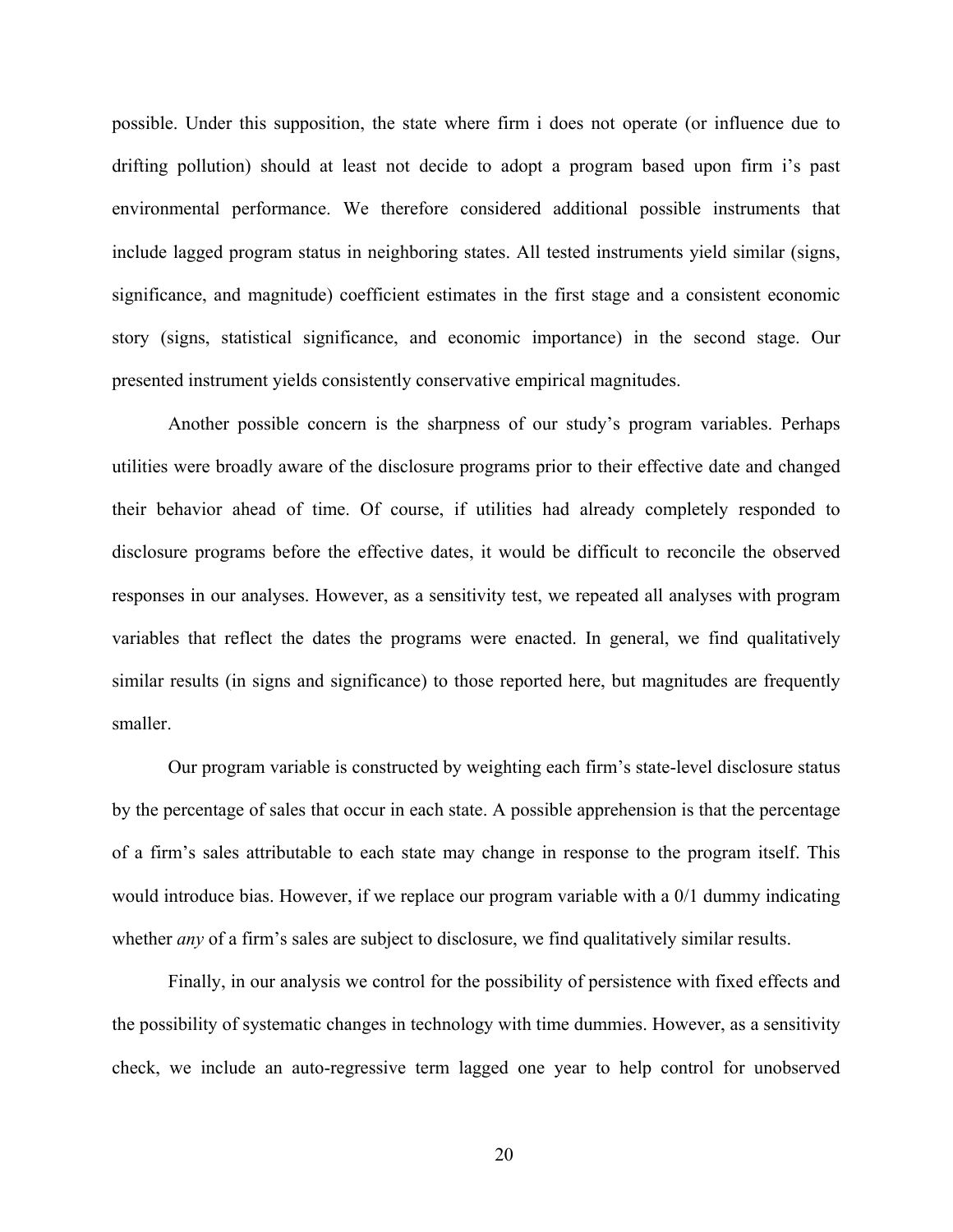technology shifts. Including this lagged discharge variable did not substantively change the results; signs, significance, and approximate magnitude are similar to those reported.

## VII. FURTHER EXPLORATION

The regressions in Table 2 demonstrate that disclosure programs reduce fossil fuel usage and increase clean fuel usage on average. However, it may be informative to explore these effects in more detail. Consequently, in this section, we first use regressions with interactions to explore whether the impact of information programs on fuel mix depends upon customer composition. We then explore the impact of disclosure policies beyond the mean; we utilize conditional quantile regressions to investigate program effects on the entire range of the fuel mix distribution.

#### Regression Models with Interactions

i

Are disclosure program impacts conditional on customer composition? Our goal here is to examine whether the effect of disclosure programs depends upon a firm's proportion of sales to residential consumers. Residential consumers may be more likely to respond to disclosure programs since the simplified, easily interpretable information may be more novel to them. Commercial organizations may simply have sufficient incentives and resources to obtain fuel mix information without disclosure programs. Further, groups with different preferences may simply respond differently to disclosed information.<sup>11</sup>

Consequently, we regress fuel mix proportion measures on the percent of the firm's sales subject to disclosure, the proportion of the firm's sales to residential consumers, an interaction of

 $<sup>11</sup>$  Indeed, one might expect residential and commercial customers to have different preferences even in the absence</sup> of disclosure programs. For example, residential customers may be more likely to express green preferences or commercial customers may have greater incentives to keep costs down and therefore demand more fossil fuels than residential consumers. Alternatively, commercial consumers may be more willing to purchase green power products to appease employees, investors, or their own customers.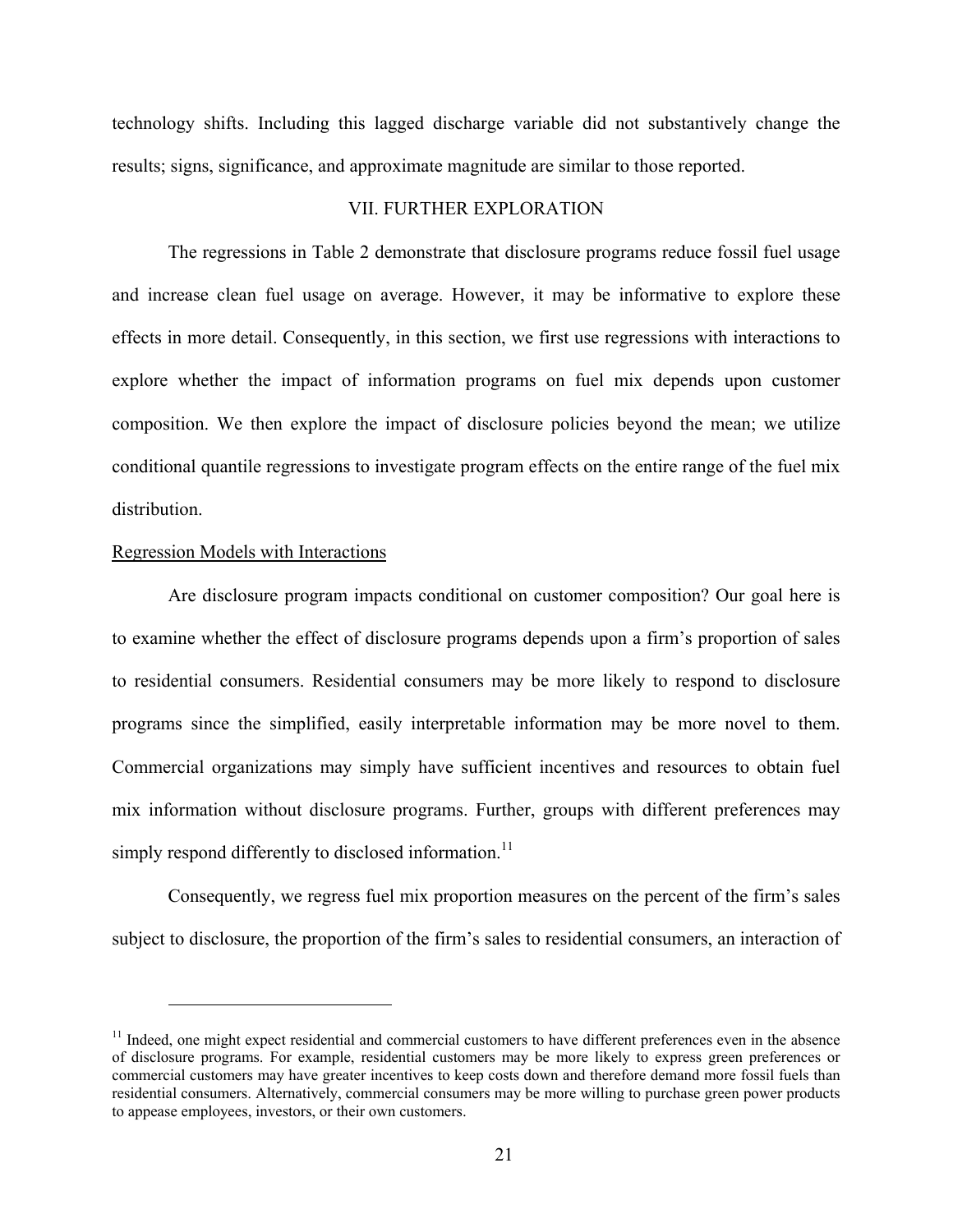the policy variable with the residential variable, fixed effects, and other covariates. More formally, we consider the regression model  $y_{it} = D_{it}\delta + R_{it}\gamma + D_{it}R_{it}\eta + X_{it}\beta + \alpha_i + \epsilon_{it}$ .  $D_{it}$  still represents the proportion of firm i's sales that are subject to an effective disclosure program in period t, Rit represents the proportion of firm i's sales going to residential customers, and the elements of the row vector  $\mathbf{X}_{it}$  include all of the non-program explanatory variables.

Since both the program variable  $D_{it}$  and its interaction  $D_{it}R_{it}$  may be statistically endogenous, we again employ instrumental variables regressions. One instrument remains the same. Our second instrument is the interaction of the first with the residential variable. Since this interaction in not a linear combination of the first instrument, it is as valid as the primary instrument itself. Results for aggregate categories are presented in Table 3. Computed standard errors are heteroskedastic-consistent. T-statistics appear in parentheses.

|                              | Dependent variables |                 |  |  |
|------------------------------|---------------------|-----------------|--|--|
| Percent Fossil Fuels         | Percent Clean Fuels | Percent Nuclear |  |  |
|                              |                     |                 |  |  |
| $-.009$                      | $-672***$           | $430**$         |  |  |
| $(-0.05)$                    | $(-3.85)$           | (2.53)          |  |  |
| $-788***$                    | $-285$              | $907***$        |  |  |
| $(-3.15)$                    | $(-1.27)$           | (3.58)          |  |  |
| $1.07***$                    | $123***$            | $-1.60***$      |  |  |
| (3.16)                       | (2.90)              | $(-4.34)$       |  |  |
| $.156***$                    | $-.027$             | $-150***$       |  |  |
| (2.78)                       | $(-0.65)$           | $(-2.76)$       |  |  |
| 3 Season Dummies             |                     |                 |  |  |
| 8 Year Dummies               |                     |                 |  |  |
| 144 Firm-Level Fixed Effects |                     |                 |  |  |
|                              |                     |                 |  |  |

**Table 3. Disclosure & Customer Composition Instrumental Variable Regression Results** 

<sup>a</sup> The dependent variables are the percentage of fuel mix attributable to the source indicated in the column heading. The key independent variable, the disclosure program variable, ranges from 0 to 1. It indicates the percentage of firm sales subject to operational disclosure programs.

<sup>b</sup> Superscripts  $\ast$ ,  $\ast\ast$ , and  $\ast\ast\ast$  indicate statistical significance at the 10%, 5%, and 1% level.

<sup>c</sup> Analyses use 13,957 observations from 143 firms over the 108 sample months. 2 firms are missing residential data.

Table 3 coefficients on the un-interacted residential variable indicate that, in the absence of any disclosure program, an increase in sales to residential customers increases the proportion of fuel mix attributable to nuclear energy and decreases the proportion attributable to clean fuels.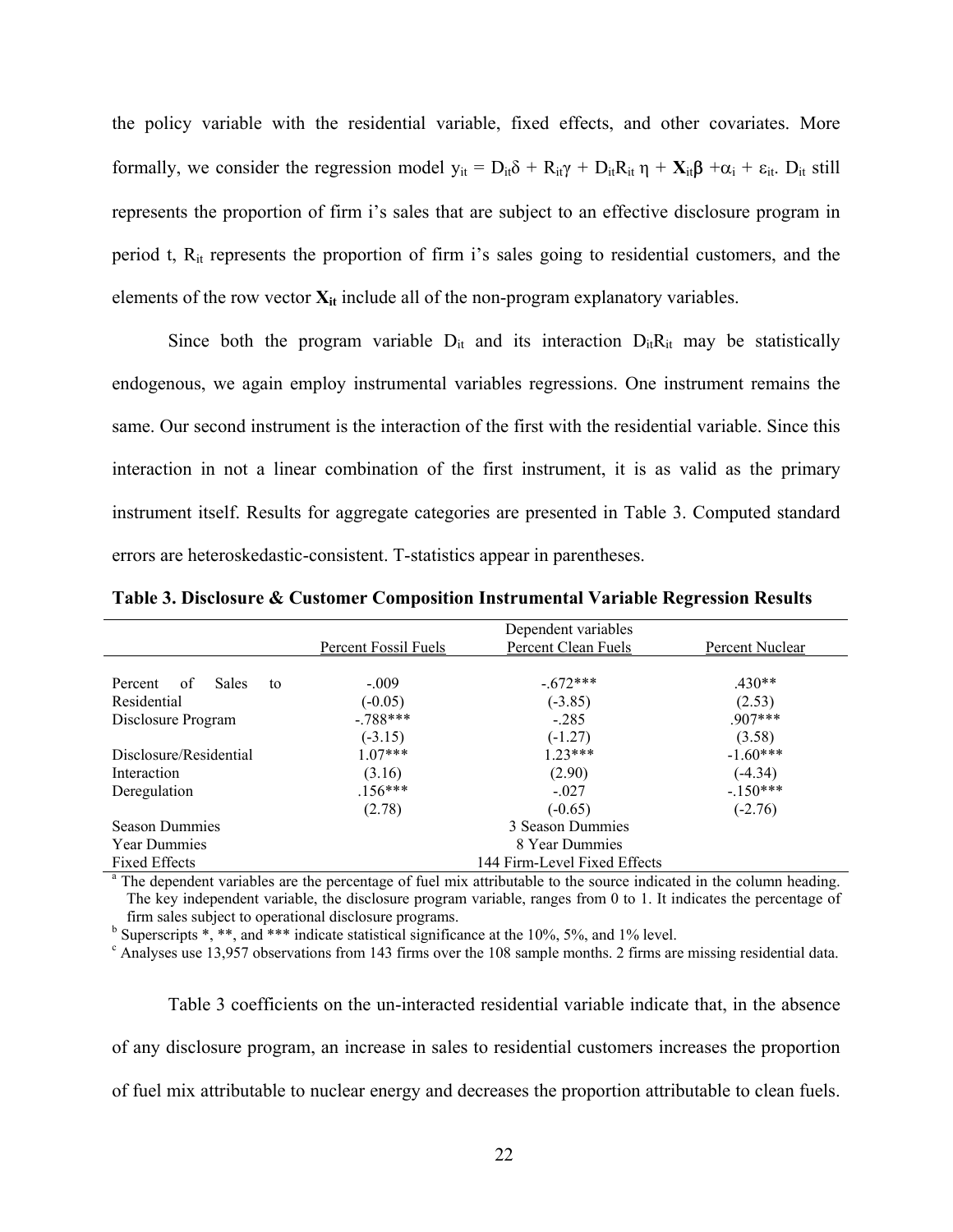Coefficients on the un-interacted disclosure program variable indicate that when firms sell to no residential customers, programs reduce the proportion of usage attributable to fossil fuels and increase the proportion of usage attributable to nuclear energy. As always, however, some care should be exercised interpreting coefficients conditioned on zeroed variables.

The interaction results in Table 3 indicate that the impact of disclosure programs on both clean fuel usage and fossil fuel usage becomes more positive as the percentage of residential customers rises. In other words, as a firm proportionately serves more residential customers, clean fuel program responses become stronger (more positive). Alternatively, as a firm proportionately serves more residential customers, fossil fuel program responses become weaker (less negative). These results are not inconsistent. Examining the last column of Table 3, we see that the interaction coefficient for nuclear energy is negative and statistically significant. As a firm proportionately serves more residential customers, any nuclear program responses become weaker (less positive).

*Marginal* disclosure program impacts clarify the interpretation of the results in Table 3. At the first quartile of the residential customer variable, the marginal impact of disclosure on clean fuel usage is  $+0.061$ .<sup>12</sup> At the median of this variable, the marginal impact of disclosure is  $+0.121$ , at the third quartile, the marginal impact of disclosure is  $+0.175$ , and at the 90<sup>th</sup> percentile, the marginal impact of disclosure is +0.244. Thus, clean fuel program response becomes stronger (more positive) as a firm proportionately serves more residential customers. The marginal impact of disclosure on fossil fuel usage is -0.487 at the first quartile of the residential variable,  $-0.435$  at the median,  $-0.388$  at the third quartile, and  $-0.328$  at the  $90<sup>th</sup>$ 

i<br>L

<sup>&</sup>lt;sup>12</sup> For the percent of firm's sales subject to residential consumers,  $Q25=0.281$ ,  $Q50=.330$ ,  $Q75=.374$ , and  $Q90=.430$ . The marginal impacts for the program variable can be calculated as:  $\partial y/\partial D = \delta + R n$ . For the clean fuel regressions in Table 3,  $\delta$  = -.285 and  $\eta$  = 1.23. Therefore, the marginal program effect for the clean fuel regression, evaluated at the first quartile of the residential customer variable, is  $-.285+1.23(.281) = 0.061$ .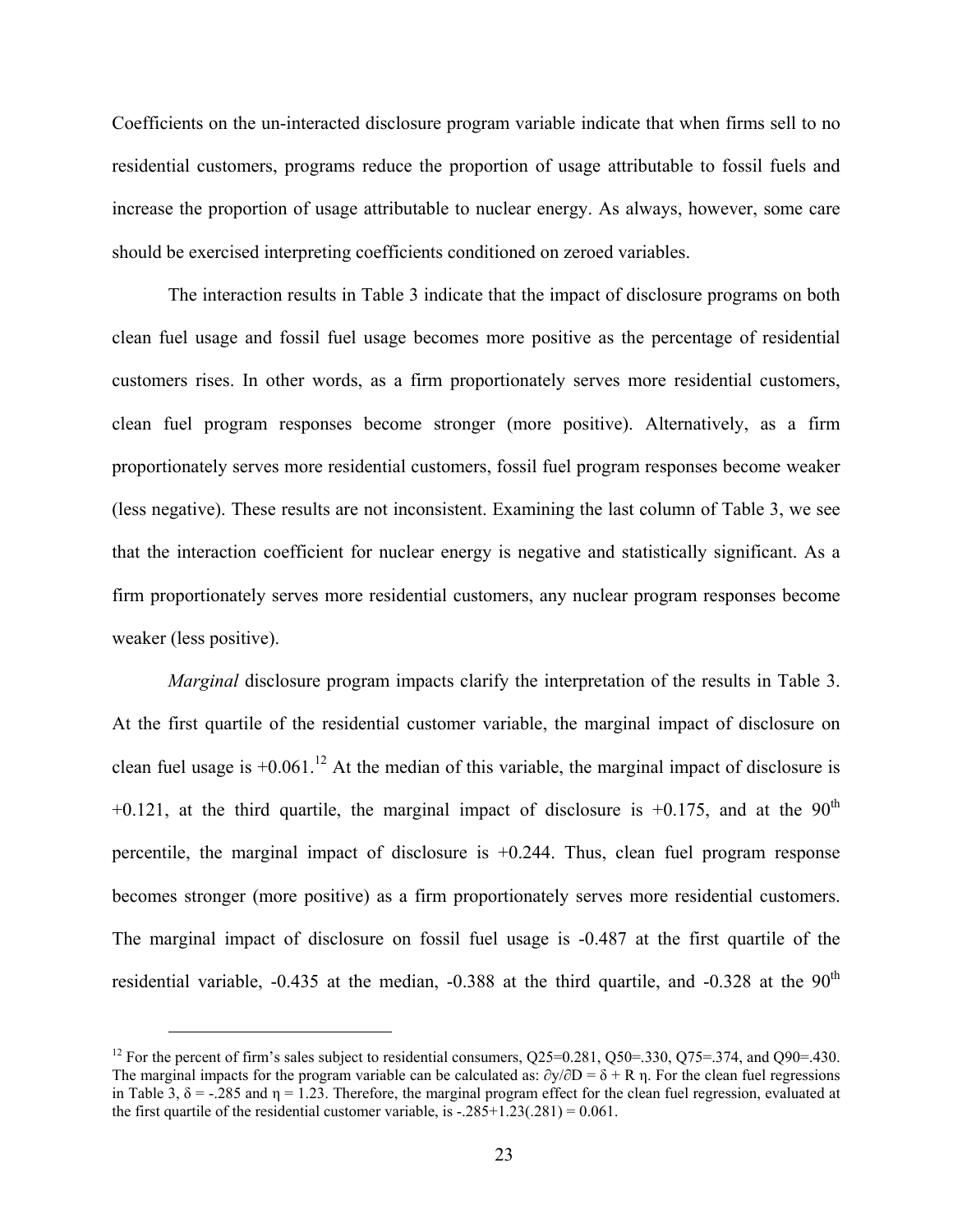percentile. Therefore, fossil fuel program response becomes weaker (less negative) as a firm proportionately serves more residential customers. Finally, the marginal impact of disclosure on nuclear fuel usage is  $+0.457$  at the first quartile of the residential variable,  $+0.379$  at the median,  $+0.309$  at the third quartile, and  $+0.220$  at the 90<sup>th</sup> percentile. Nuclear fuel program response becomes weaker (less positive) as a firm proportionately serves more residential customers.

### Conditional Quantile Regressions

i<br>L

Do disclosure program impacts vary across the fuel-mix distribution? Our goal here is to examine whether the effect of disclosure programs depends upon firms' pre-existing fuel mix portfolios. For example, do disclosure programs impact high fossil fuel firms the same way they impact low fossil fuel firms? To answer this question, we use Koenker and Bassett (1978)'s conditional quantile regressions.

Quantile regressions estimate functional relationships between variables for various points on the probability distribution of the dependent variable. Estimated parameters are interpreted as they would be in any ordinary regression model, but the parameter estimates are allowed to vary with the quantile of the distribution. Typically, linear models estimate the response of the mean or expected value of some dependent variable to one or more independent variables. Quantile models estimate the response of the median (or the 90th percentile or the 20th percentile, etc.) to independent variables. In contexts with heterogeneous responses across the distribution of the dependent variable, focusing on the mean may overstate, understate, or fail to reveal true changes in distributions (Cade and Noon 2003).<sup>13</sup>

<sup>&</sup>lt;sup>13</sup> Quantile regressions are increasingly used in economics, especially in areas such as labor, education, health, and environment, where heterogeneous responses to covariates have important implications (Cade et al. 1999, Koenker 2005). An especially common econometric application is censoring (Koenker 2005). Methodologically, quantile regression estimates are obtained by minimizing least absolute deviations (errors) with conventional linear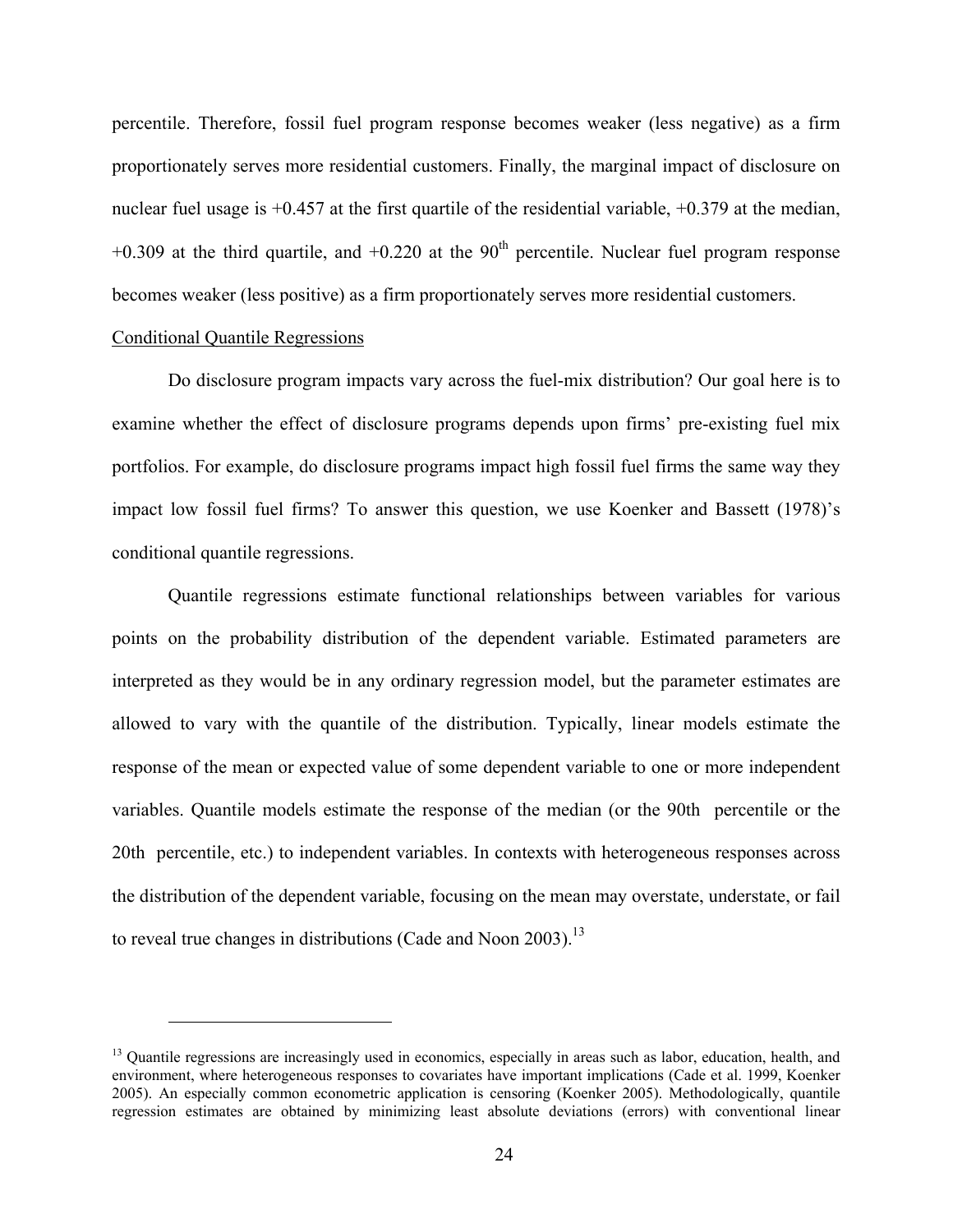In our context, quantile regressions decompose the mean response revealed by the linear regression results in Table 2 into changes across the entire probability distribution of fuel mix levels. In particular, conditional quantile regressions allow us to estimate different slope coefficients for different fuel mix quantiles. For example, a regression on the 50<sup>th</sup> percentile of the fossil fuel distribution estimates the effect of disclosure on the sample median of the fossil fuel distribution. A regression on the  $20<sup>th</sup>$  percentile of the fossil fuel distribution estimates the effect of disclosure on the  $20<sup>th</sup>$  percentile of the distribution. If the disclosure program coefficient is larger for the  $20<sup>th</sup>$  percentile than the  $50<sup>th</sup>$  percentile of the fossil fuel distribution, results suggest that firms that already use relatively limited amounts of fossil fuels reduce fossil fuels the most in response to disclosure programs.

An additional advantage of conditional quantile regressions in our context relates to censoring. In our data, some observations have proportional clean fuel usage at or near 0 and proportional fossil fuel usage at or near 1. Less commonly, some observations have proportional clean fuel usage at or near 1 and proportional fossil fuel usage at or near 0. Such censoring may bias least squares regressions, but the weighted least absolute deviation estimation underlying the quantile regression method minimizes or eliminates the impact of censoring on the uncensored quantiles.

More formally, we consider the linear model for the conditional quantile function,  $Q_{\nu}(\tau | D_{\mu}, \mathbf{X}_{\nu}) = \alpha(\tau) + D_{\mu} \delta(\tau) + \mathbf{X}_{\nu} \beta(\tau)$  for  $\tau$  between 0 and 1. D<sub>it</sub> still represents the proportion of firm i's sales that are subject to an effective disclosure program in period t and the elements of the row vector  $X_{it}$  include all of the non-program explanatory variables. Note that we omit firm-level fixed effects. Including firm-level fixed effects in quantile regressions would

i

programming models. Neat, closed-form solutions are not obtained, but the intuition is very similar to OLS models that minimize the sum of squared deviations.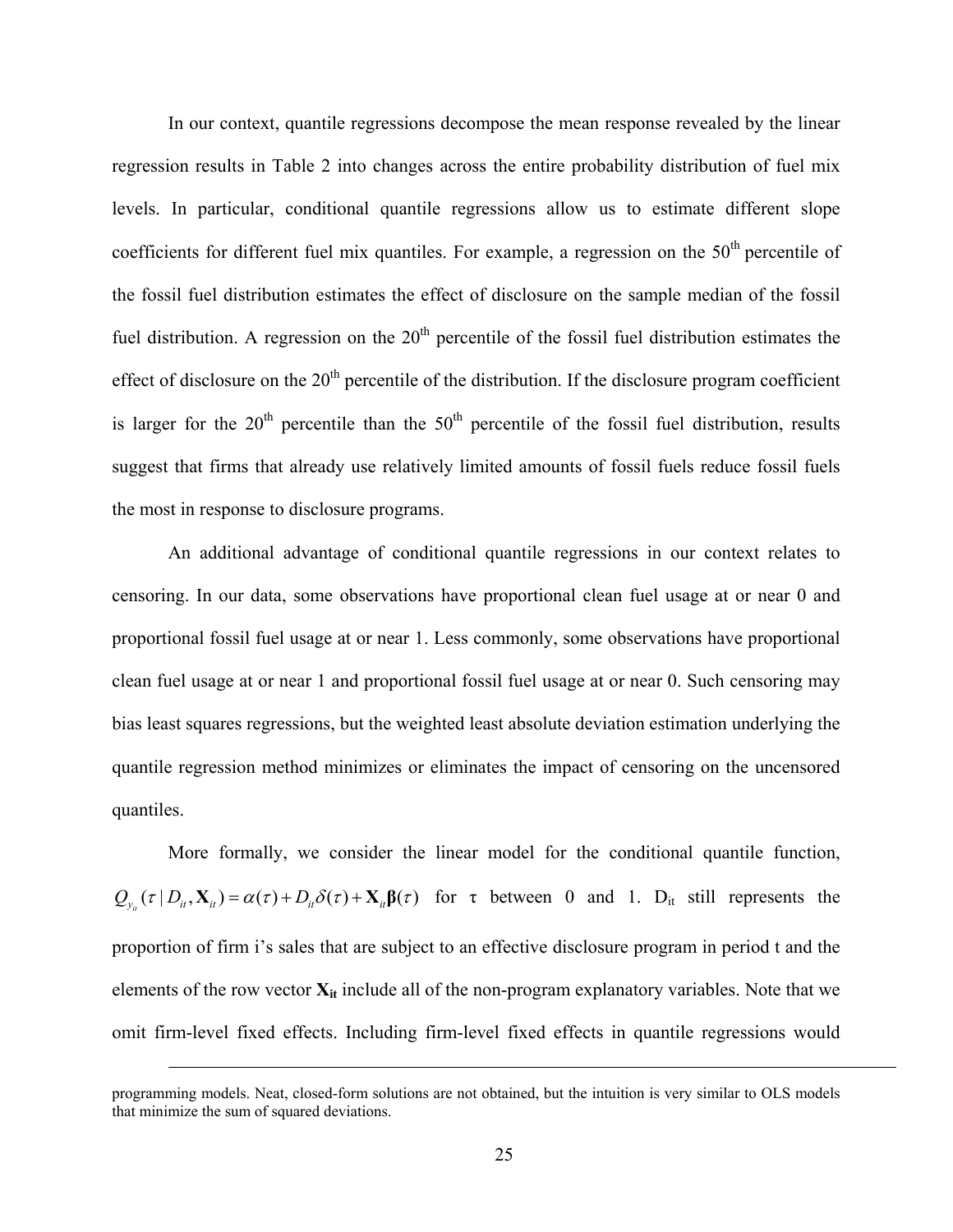yield coefficients that indicate an average firm's program responses across the distribution of *departures* from that individual firm's typical fuel mix levels. So, the 75<sup>th</sup> percentile coefficient in the fossil fuel quantile regression would represent the disclosure response when firms are using a particularly large amount of fossil fuels, relative to their own typical fossil fuel levels. In contrast, our purpose is to investigate what happens to the overall fuel mix distribution. In other words, we wish to examine if the fuel mix distribution shifts more strongly for firms that typically use high proportions of fossil fuels.

Of course, it is still possible that the program variable  $D_{it}$  is statistically endogenous. Therefore, in addition to standard conditional quantile regressions, we perform instrumental variable quantile regression. For basic quantile regressions, estimation, variance estimation, and inference follows Koenker and Bassett (1982) and Rogers (1993). For instrumental variable quantile regression, we use the implementation by Chernozhukov and Hansen (2004) for estimation and inference.

Table 4 presents quantile regression results for the impact of disclosure programs on proportional fossil fuel usage. Here, we conduct quantile regressions at the  $20^{th}$ ,  $30^{th}$ ,  $40^{th}$ ,  $50^{th}$ , and 60<sup>th</sup> percentiles because these represent the relevant range for this distribution. There is little variation below the  $20<sup>th</sup>$  percentile, as 15 percent of observations reflect proportional fossil fuel usage at or near 0. Similarly, there is little variation above the  $60<sup>th</sup>$  percentile, as nearly 40 percent of observations reflect fossil fuel usage at or near 1 (100%).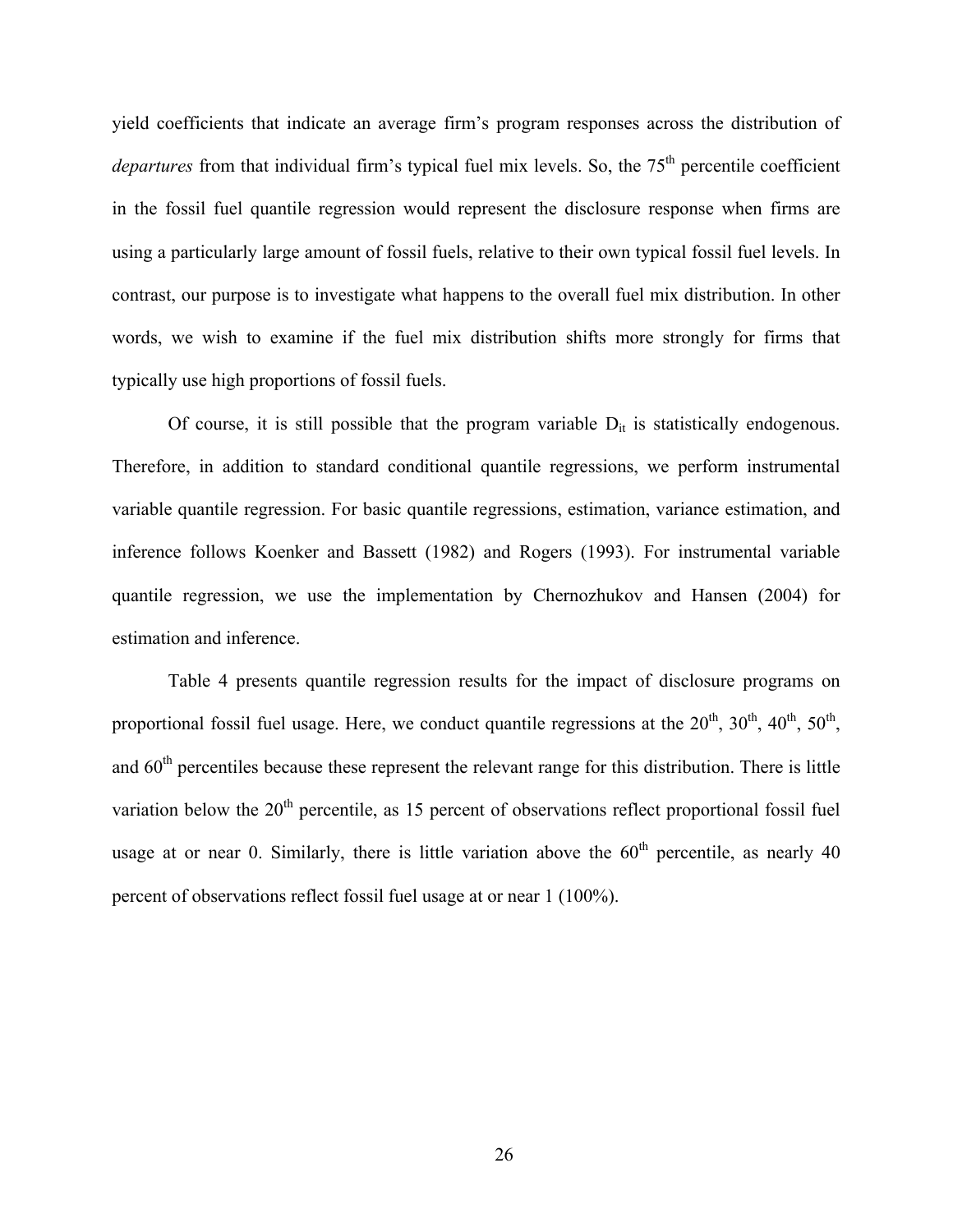|                           |           | <b>Std. Quantile Regression</b> |           |                | <b>Instrumental Var. Quantile Regression</b> |           |           |           |           |           |
|---------------------------|-----------|---------------------------------|-----------|----------------|----------------------------------------------|-----------|-----------|-----------|-----------|-----------|
|                           | Q20       | Q30                             | O40       | Q50            | Q60                                          | Q20       | Q30       | O40       | Q50       | Q60       |
|                           |           |                                 |           |                |                                              |           |           |           |           |           |
| Disclosure Program        | $-.323*$  | $-294*$                         | $-201*$   | $-149*$        | $-0.017*$                                    | $-.525*$  | $-985$    | $-467*$   | $-326*$   | .094      |
|                           | $(-19.9)$ | $(-19.2)$                       | $(-13.5)$ | $(-21.1)$      | $(-19.2)$                                    | $(-9.18)$ | $(-0.04)$ | $(-9.34)$ | $(-4.35)$ | (0.24)    |
| Season2 Dummy             | $-.001$   | .024                            | .023      | .015           | .001                                         | .003      | .001      | .018      | .002      | $-.001$   |
|                           | $(-0.02)$ | (1.60)                          | (1.61)    | (2.16)         | (0.01)                                       | (0.18)    | (0.01)    | (1.64)    | (0.20)    | $(-0.02)$ |
| Season <sub>3</sub> Dummy | .056*     | $.049*$                         | $.041*$   | $.019*$        | .001                                         | .040      | .025      | $.033*$   | .002      | .001      |
|                           | (3.51)    | (3.33)                          | (2.89)    | (2.79)         | (0.01)                                       | (2.40)    | (0.30)    | (3.22)    | (0.21)    | (0.02)    |
| Season4 Dummy             | .001      | $-.001$                         | .012      | $-.010$        | .001                                         | .026      | .003      | .017      | .002      | $-.001$   |
|                           | (0.04)    | $(-0.01)$                       | (0.86)    | $(-1.47)$      | (0.01)                                       | (1.58)    | (0.03)    | (1.60)    | (0.20)    | $(-0.02)$ |
| <b>Year Dummies</b>       |           | 8 Year Dummies                  |           | 8 Year Dummies |                                              |           |           |           |           |           |
|                           |           |                                 |           |                |                                              |           |           |           |           |           |

| <b>Table 4. Conditional Quantile Regressions: Fossil Fuels</b> |  |  |  |
|----------------------------------------------------------------|--|--|--|
|----------------------------------------------------------------|--|--|--|

<sup>a</sup> The dependent variables are the percentage of fuel mix attributable to the source indicated in the column heading. The key independent variable, the disclosure program variable, ranges from 0 to 1. It indicates the percentage of firm sales subject to operational disclosure programs.

 $b^b$  A superscript  $\stackrel{*}{\scriptstyle{\circ}}$  indicates statistical significance at the 1% level.

<sup>c</sup> All analyses consist of 14,168 observations from 145 firms over the 108 sample months.

<sup>d</sup> Quantile regressions omit the deregulation variable due to the limited sampling variability near the tails.

Results in Table 4 demonstrate that the disclosure program point estimates tend to decrease as one moves up the distribution of fossil fuel usage. These differences are frequently both statistically and economically significant. For example, all matched pair differences except (Q20, Q30) are statistically significant for the standard quantile regressions. Further, the fossil fuel program response at the  $20<sup>th</sup>$  percentile is 1.6 (IV QREG point estimates) to 2.2 (standard QREG point estimates) times greater than the response at the  $50<sup>th</sup>$  percentile. Results in Table 2 indicated that disclosure programs induce reductions in fossil fuel usage on average. The quantile regression results in Table 4 suggest that it is firms that already use relatively limited amounts of fossil fuels that reduce these fuels the most in response to disclosure programs.

Results for clean fuel responses to disclosure programs mirror the fossil fuel results previously presented in Table 4. Point estimates generally increase as one moves up the distribution of clean fuel usage, suggesting that disclosure programs induce firms that already use substantial amounts of clean fuel to increase clean fuel usage the most. For both fossil fuel and clean fuel responses, care should be taken interpreting these results. Technically, the quantile regressions compare differences in the absent-disclosure and present-disclosure *distributions*.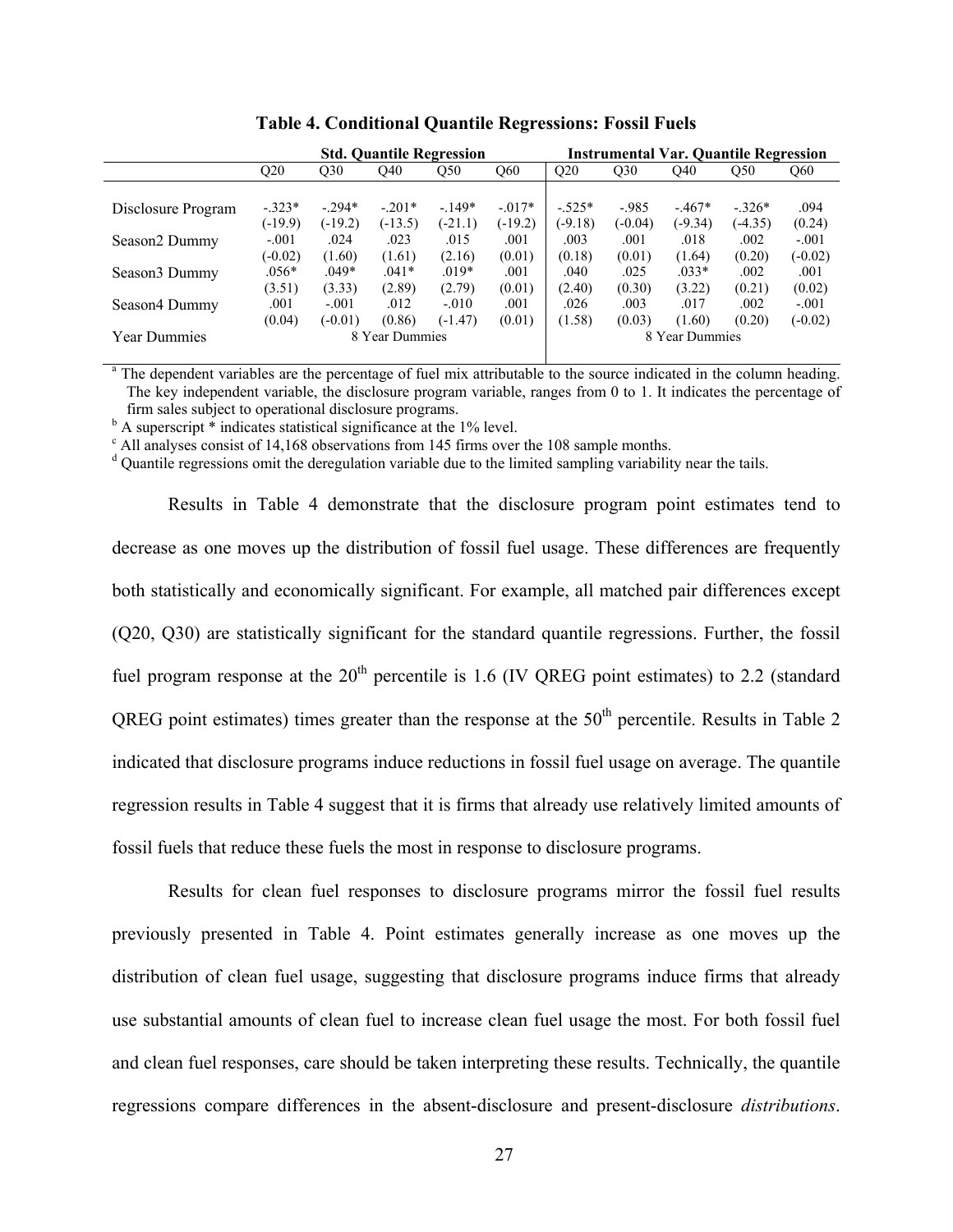Rank preservation is not guaranteed. While it is practically quite likely that firms that are at high quantiles of the absent-disclosure distribution also appear at similarly high quantiles of the corresponding present-disclosure distribution, this is not required. Thus, quantile regression results strongly suggest, but do not prove, that firms that already use substantial amounts of clean fuels increase clean fuel usage the most in response to disclosure programs.

# VIII. DISCUSSION & CONCLUSION

On the margin, we find a statistically and economically significant impact of information disclosure programs in the electricity industry. We find that mandatory disclosure programs decrease firms' percentage of generation attributable to fossil fuels and increase firms' percentage of generation attributable to clean fuels like hydroelectric and renewables. As the proportion of the average firm's sales subject to disclosure requirements increases 1 percent, the average proportion of generation attributable to fossil fuels drops between 0.06 percentage points and 0.23 percentage points. Further, as the proportion of the average firm's sales subject to disclosure increases 1 percent, the average proportion of generation attributable to clean fuels rises between 0.02 percentage points and 0.27 percentage points.

We also find that disclosure program responses are sensitive to customer composition and pre-exiting fuel mix levels. Firms' clean fuel program responses become considerably stronger (more positive) as the firm sells to more residential consumers. Fossil fuel program responses become considerably weaker (less negative) as the proportion of sales to residential consumers increases. Further, disclosure program responses differ across the fuel mix distribution. Results suggest that firms that already use relatively low levels of fossil fuels decrease their fossil fuel percentages the most in response to information disclosure policies. For example, the programinduced decrease in fossil fuel usage is approximately 2 times greater for firms generating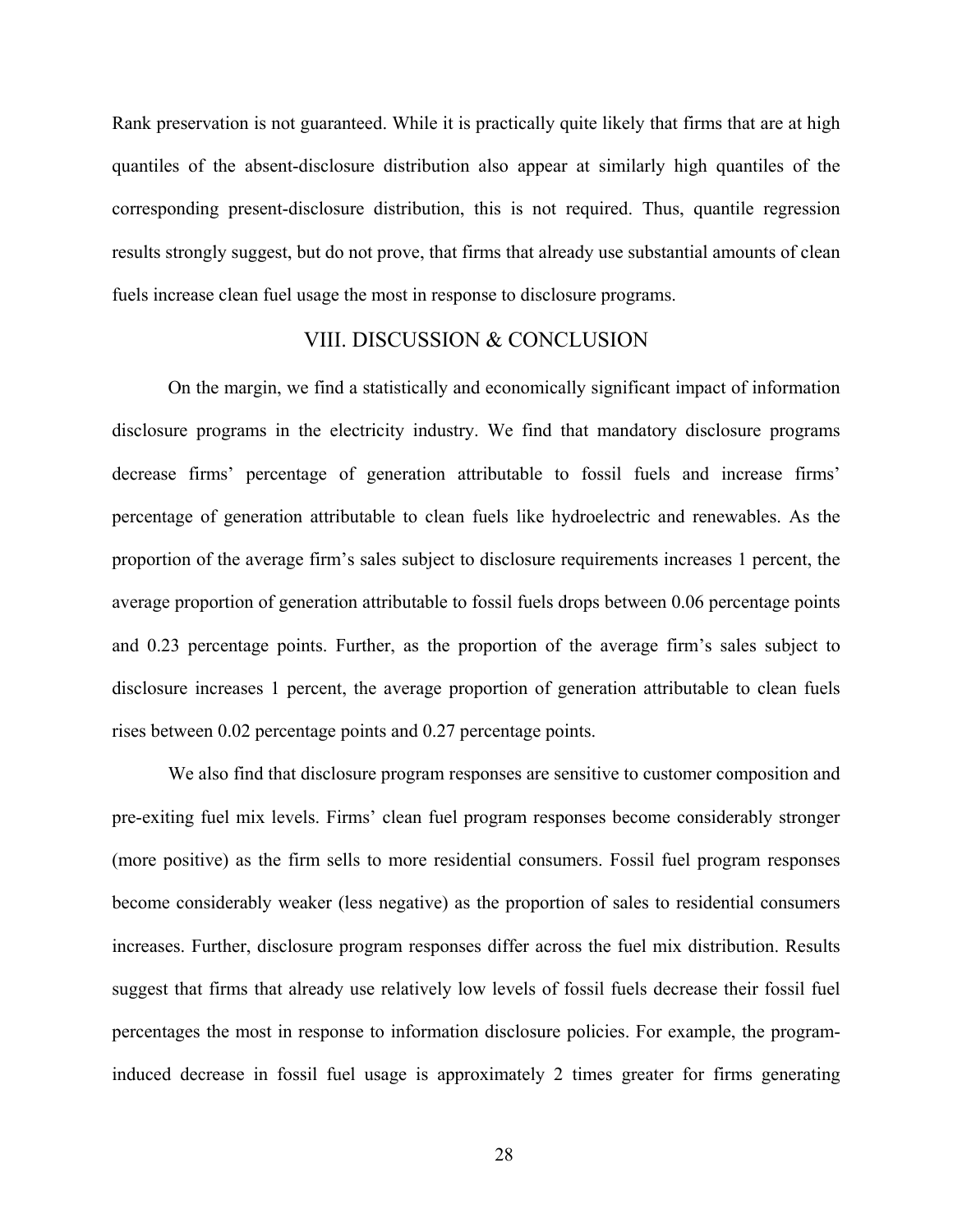approximately 38 percent of their energy from fossil fuels than for firms generating approximately 83 percent of their energy usage from fossil fuels.

The key implication arising from our results is that information disclosure programs that regularly provide easily interpretable information can achieve policy goals. This result holds even when the provided information already exists in the public domain. Other significant policy implications follow from our results. Most notably, information policies may generate unintended consequences. For example, attention should be paid to customer composition when introducing disclosure programs in the electricity industry. When utilities serve high proportions of residential consumers, mandatory information programs may spur particularly significant increases in clean fuel usage. However, in these circumstances, these increases come at the relative expense of nuclear fuel usage and not fossil fuel usage. This may be consistent with stakeholder preferences, but it is unlikely to be consistent with air pollution-oriented policy goals. Second, the pre-existing fuel mix results suggest that disclosure programs induce firms that use significant amounts of clean fuels to use more clean fuels. In contrast, firms that predominantly use fossil fuels respond relatively weakly to disclosure programs. If the marginal benefits of pollution abatement are larger at high fossil fuel firms than at low fossil fuel firms, disclosure programs may induce inefficient abatement allocations.<sup>14</sup>

This paper suggests promising avenues for future research that are beyond the present scope. First, our results indicate that mandatory information disclosure programs affect the economic incentives and the behavior of utilities. However, assessing the full welfare effects of information-based policies requires a differentiation between new generation and ownership

i<br>L

 $14$  In a recent meta-analysis of the air pollution epidemiology literature, Dominici et al. (2003) found consistent support for upward sloping dose-response curves. Ceteris paribus, marginal air pollution damages are greater in the neighborhood of higher polluting facilities than in the neighborhood of lower polluting facilities. Emissions per KWh are known to increase with fossil fuel usage, ceteris paribus.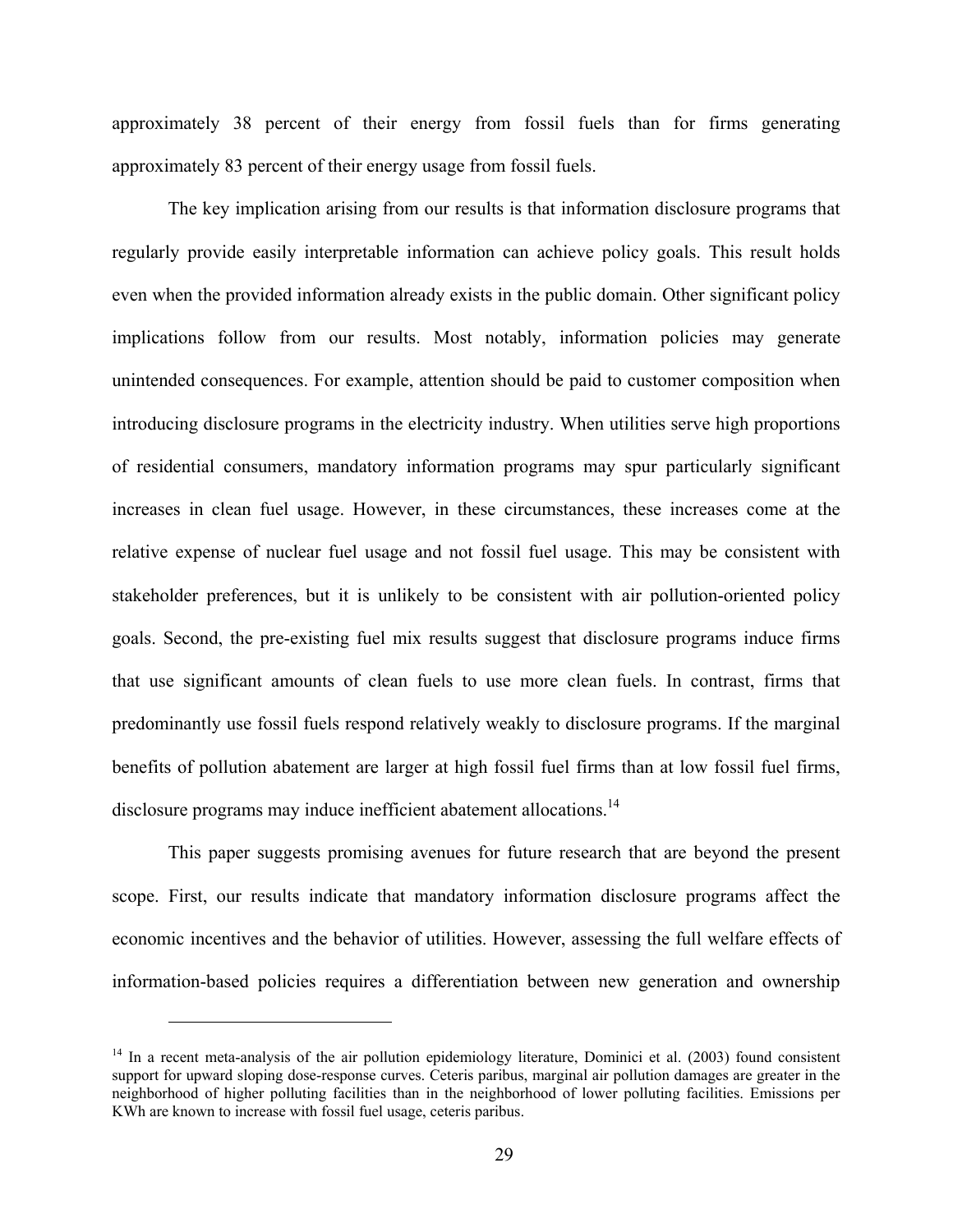changes. Second, our results and anecdotal evidence suggest that the direct demand theory provides a credible link between mandatory information disclosure programs and fuel mix outcomes. For example, sensitivity of program response to customer composition supports direct demand effects. However, a full understanding of the implications of these information-based policies requires precise identification of the underlying mechanism or mechanisms. Third, we demonstrate that information programs affect fuel mix outcomes. While fuel mix is correlated with emissions, gauging the social value of the policies involves an empirical evaluation of program-induced impacts on environmental quality. Finally, our results are suggestive for other settings. While mandatory provision programs are becoming increasingly common in other countries, the extent of policy induced changes may be sensitive to cross-country institutions.

### Acknowledgements

 We wish to thank the journal editor, 2 anonymous referees, and seminar participants at the AERE Sessions at the AEA meetings, the University of Maryland, Harvard University, Harvard's Center for Business and Government, Yale University, the Santa Barbara Workshop on Environmental Economics, the World Congress of Environmental & Resource Economists, the AERE sessions at the AAEA meetings, and the ISNIE conference. Their comments have significantly improved this paper.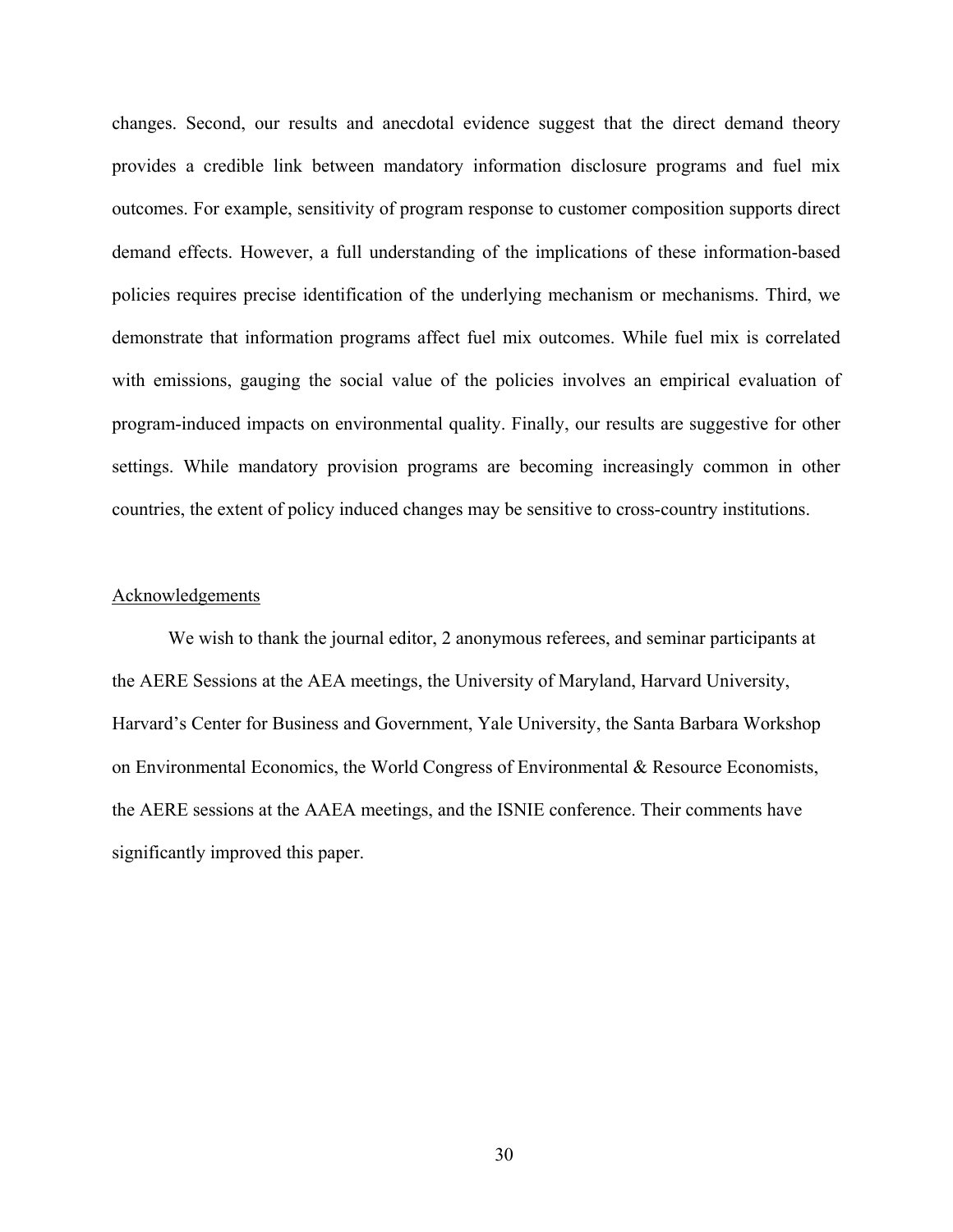### **References**

Arora, Seema, and Shubhashis Gangopadhyay. 1995. "Toward a Theoretical Model of Voluntary Overcompliance," *J. of Economic Behavior and Organization*, 28: 289-309.

K. Baicker. 2005. The spillover effects of state spending, *J. of Pub. Econ.* 89: 529–544.

- Bennear, Lori, and Sheila Olmstead. 2006. "The Impacts of the "Right to Know": Information Disclosure and the Violation of Drinking Water Standards." *Mimeo*, Duke University.
- Benston, George. 1973. "Required disclosure and the Stock Market: An Evaluation of the Securities Market Act of 1934." *American Economic Review* 63: 132-155.
- Blamey, RK., Bennett, JW., Louviere,JJ., Morrison, MD, and Rolfe, J. 2000. "A test of policy labels in environmental choice modeling studies." *Ecological Economics*, 32(2): 269-286.
- Brouhle, K. and M. Khanna. 2007. "Information and the provision of quality differentiated products." *Economic Inquiry*, 45:2, 377-394.
- Bui, Linda. 2005. "Public Disclosure of Private Information As a Tool for Regulating Emissions: Firm-level Responses by Petroleum Refineries to the Toxics Release Inventory." *Mimeo*, Brandeis University.
- Busch, P., and H. Jörgens. 2005. "The international sources of policy convergence: explaining the spread of environmental policy innovations." *J of Euro Public Policy* 12(5): 860-884.
- Cade, B. and B. Noon. 2003. "A Gentle Introduction to Quantile Regression for Ecologists." *Frontiers in Ecology and the Environment,* 1(8): 412-420.
- Cade, B., J. Terell, and R. Schroeder. 1999. "Estimating Effects of Limiting Factors with Regression Quantiles." *Ecology*, 80: 311-323.
- Chernozhukov, V. and C. Hansen. 2004a. "Instrumental Variable Quantile Regression." *Mimeo*, Massachusetts Institute of Technology.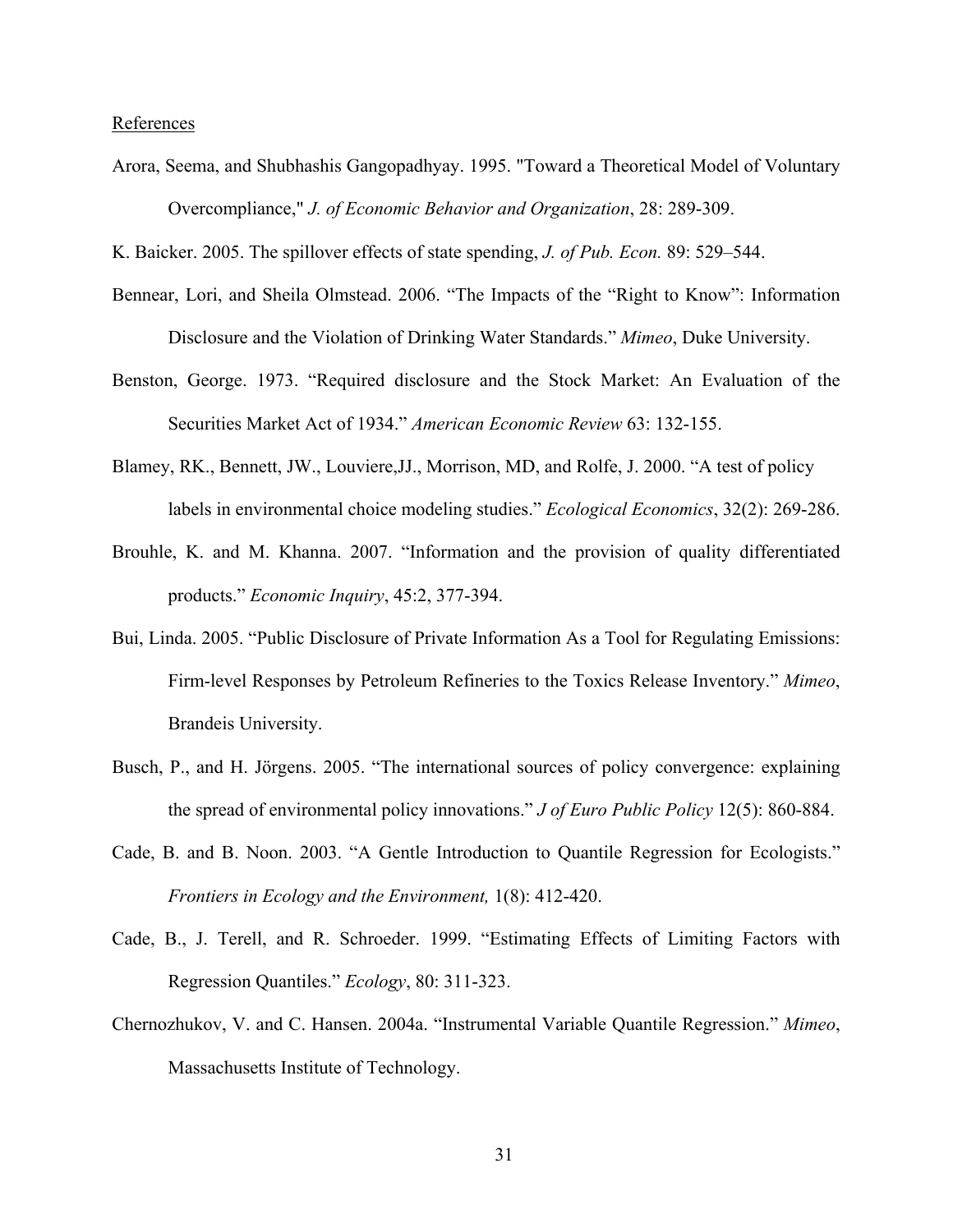- Chipty, Tasneem and Ann Dryden Witte. 1998. "Effects of Information Provision in a Vertically Differentiated Market," NBER Working Paper, #6493.
- Delmas, M., Russo, M., and Montes, M. 2007. "Deregulation and Environmental Differentiation in the Electric Utility Industry." *Strategic Management Journal*, 28(2), 189-209.
- Desvousges, W.H., Smith, V.K., and H.H. Rink. 1992. "Communicating Radon Risks Effectively: The Maryland Experience." *J. of Public Policy and Marketing,* 11(2), 68-78.
- Dominici, F., L. Sheppard, and M. Clyde. 2003. "Health Effects of Air Pollution: A Statistical Review." *International Statistical Review*, 71(2), 243-276.

Edison Electric Institute. *EEI's Statistical Yearbook of the Electric Power Industry*, August 2005.

- Fredriksson, P. G., and D. L. Millimet. 2002. "Strategic interaction and the determinants of environmental policy across US states." *Journal of Urban Economics* 51: 101-22.
- Greenstone, Michael, Paul Oyer, and Annette Vissing-Jorensen. 2006. "Mandated Disclosure, Stock Returns, and the 1964 Securities Act." *Quarterly J. of Economics*, forthcoming.
- Jin, Ginger and Phillip Leslie. 2003. "The Effect of Information on Product Quality: Evidence from Restaurant Hygiene Grade Cards," *Quarterly J. of Economics*, 118(2), 409-51.

Joskow, P. 1998. "Electricity Sectors in Transition." *Energy Journal*, 19:2, 25-52.

- Healy, P. and K. Palepu, 2001. "Information Asymmetry, Corporate disclosure, and the capital markets: A review of the empirical disclosure literature." *J. of Accounting and Econ.* 31: 405-440.
- Kennedy, P., B. Laplante, and J. Maxwell, 1994. "Pollution Policy: the Role for Publicly Provided Information," *J. Environmental Economics and Management*, 26: 31-43.
- Khanna, M. 2001. "Non-Mandatory Approaches to Environmental Protection." *J. Economic Surveys,* 15(3): 291-324.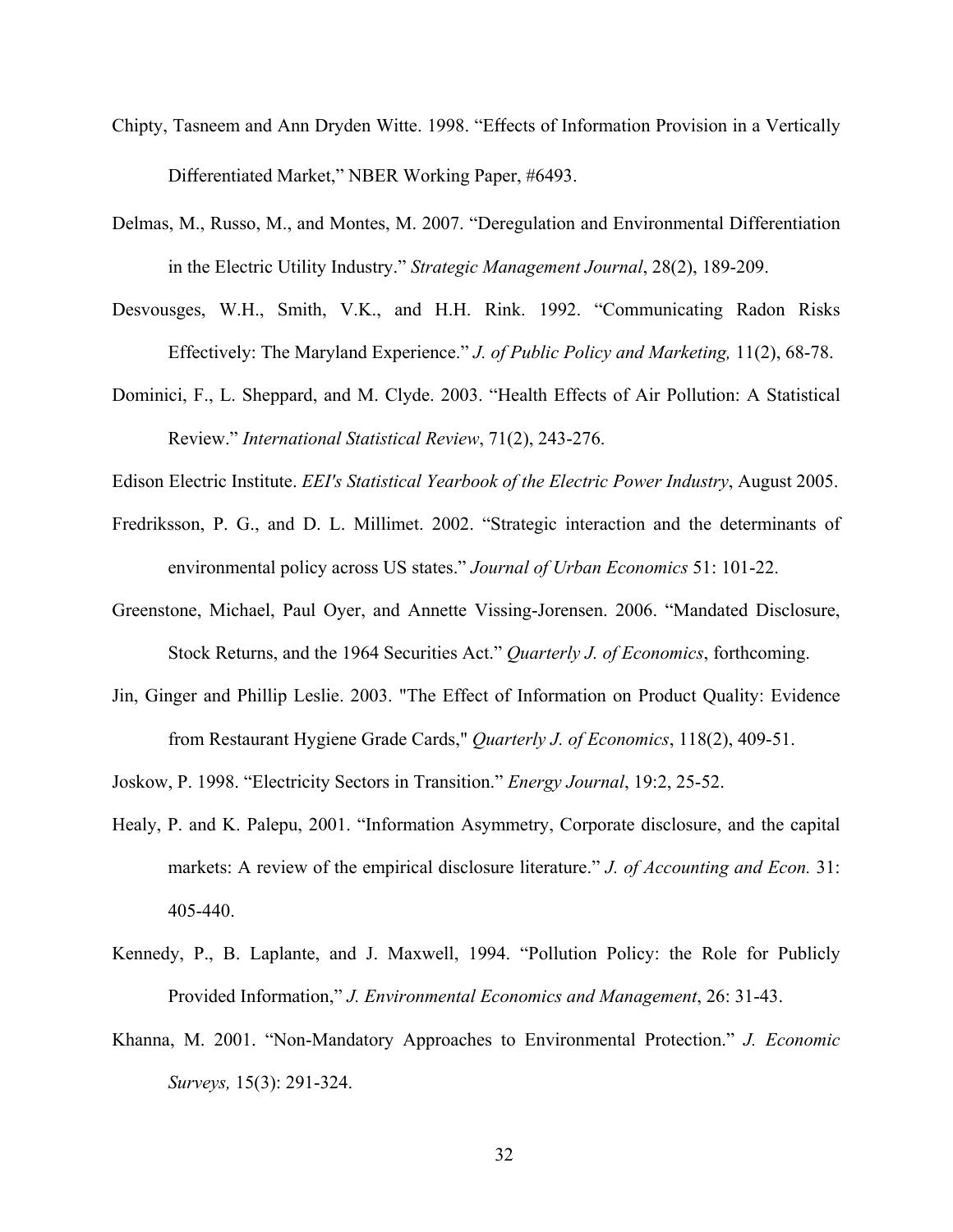- Khanna, M., W. Quimio, and D. Bojilova, 1998. "Toxic Release Information: a policy tool for environmental information." *J Environmental Economics and Management*, 36: 243-266.
- Kirchhoff, S. 2000. "Green Business and Blue Angels." *Environ. Resource Econ* 15: 403-420.
- Koenker, Roger. 2005. *Quantile Regression*. Cambridge: Cambridge University Press.
- Koenker, Roger and Gilbert Bassett. 1978. "Regression Quantiles," *Econometrica* 46: 33-50.
- Koenker, Roger and Gilbert Basett. 1982. "Robust Tests for Heteroskedasticity based on Regression Quantiles," *Econometrica* 50: 43-61.
- Konar, S. and M. Cohen, 1996. "Information as Regulation: The Effect of Community Right to Know Laws on Toxic Emissions" *J. Environ. Econ. and Management*, 32: 109-124.
- Kotchen, Matthew. 2006. "Green Markets and Private Provision of Public Goods." *J. of Political Economy* 114(4): 816-834.
- Lamarre (1997). L. Utility customers go for the green. *EPRI Journal* 22 2 (1997), pp. 6–15.
- La Porta, Rafael, Florencio Lopez-de-Silanes. 2006. "What works in securities laws?" *J. of Finance* 61: 1-33.
- Leire, C and Thidell, A .2005. Product-related environmental information to guide consumer purchases – a review and analysis of research on perceptions, understanding and use among Nordic consumers. *J. of Cleaner Production*, Volume 13, Issues 10-11, August-September, Pages 1061-1070.
- Loureiro. ML. 2003. Rethinking new wines: implications of local and environmentally friendly labels. *Food Policy*, Volume 28, Issues 5-6, October-December, Pages 547-560.
- Loureiro, M.L and Lotade, J. 2005 Do fair trade and eco-labels in coffee wake up the consumer conscience? *Ecological Economics*, Volume 53, Issue 1, 1 April, Pages 129-138.